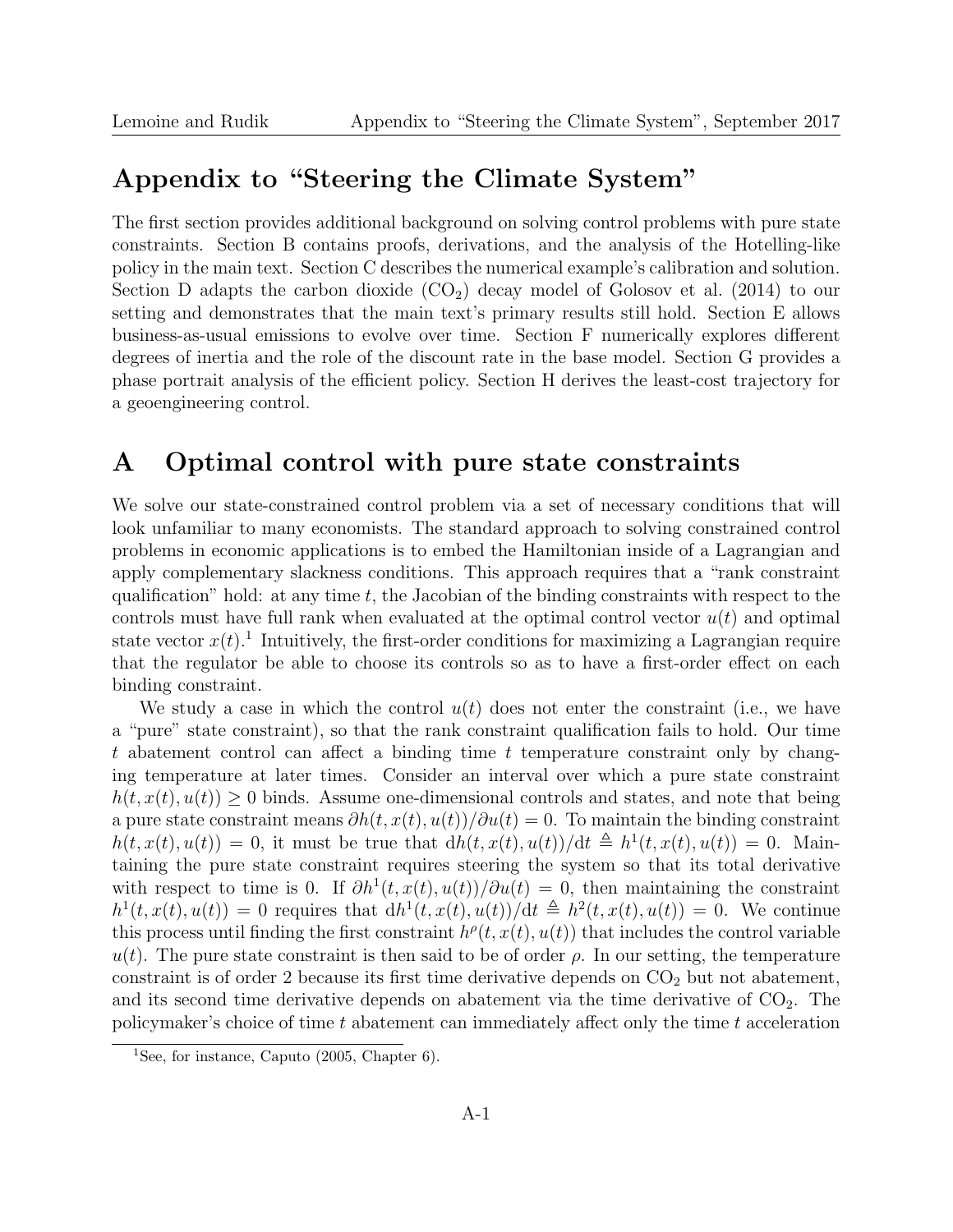or deceleration of temperature, not the time t level or velocity of temperature.

Let the pure state constraint be of order  $\rho$ . The "indirect adjoining" approach used in our analysis builds the Lagrangian as if  $h^{\rho}(t, x(t), u(t))$  were the relevant constraint. The rank constraint qualification would hold for a system constrained by  $h^{\rho}(t, x(t), u(t)) \geq 0$ , but we need to recognize that the true system must actually obey the constraint  $h(t, x(t), u(t)) \geq 0$ and, over an interval over which the constraint binds, also  $h^k(t, x(t), u(t)) = 0$  for  $k < \rho$ . Complementary slackness applies to the original constraint  $h(t, x(t), u(t))$ , not to  $h^{\rho}(t, x(t), u(t))$ . Critically, the costate variable on  $x(t)$  can jump at the time that the constraint begins to bind.<sup>2</sup> The jump in the costate variable depends on both the partial derivatives of  $h^{k}(t, x(t), u(t))$  with respect to  $x(t)$  (for  $k < \rho$ ) and on (the level and time derivatives of) the constraint multiplier.<sup>3</sup>

The survey by Hartl et al. (1995) is the best reference we have found for necessary conditions for control problems with pure state constraints. We adapt the necessary conditions from their Section 6, which presents the indirect adjoining approach to higher-order constraints.

### B Formal analysis

This section contains proofs, an additional proposition, the derivation of equation (10), and the analysis of a  $CO<sub>2</sub>$  constraint in the main text's setting.

### B.1 Proof of Proposition 1

We begin with a lemma that draws on the main text's analysis of the shadow cost of abatement along a least-cost path.

<sup>2</sup>Technically, the costate variable can jump at both the first time that the constraint binds (the "entry time") and the last time that the constraint binds (the "exit time"). However, the values of the costate variable and the constraint multiplier are not unique in that case, so we can normalize the costate variable to jump at only one of the two times. We here choose to allow a jump at the entry time and to impose continuity on the costate variable at the exit time.

<sup>&</sup>lt;sup>3</sup>Imagine that  $\partial h(t, x(t), u(t))/\partial x(t) \geq 0$ . Then increasing the state variable helps satisfy the state constraint. Prior to the constraint binding, the costate variable for  $x(t)$  includes the value induced by the effect of marginally increasing  $x(t)$  on future times' constraints. Intuitively, the costate variable jumps at the time that the constraint begins to bind because the costate variable now includes only the marginal value of the state in meeting  $h^{\rho}(t, x(t), u(t)) \geq 0$ ; the constraints  $h^{k}(t, x(t), u(t)) = 0$  for  $k < \rho$  now do not directly affect the level of the control. In our setting, increasing either  $CO<sub>2</sub>$  or (abstracting from a complication due to inertia) temperature makes it more difficult to satisfy the constraint in the future. The shadow costs of  $CO<sub>2</sub>$  and temperature initially include these dynamic costs induced by the constraint. Once the constraint begins to bind, the shadow costs of  $CO<sub>2</sub>$  and temperature jump down because the temperature constraint now enters the decision problem only as a constraint on the acceleration of temperature.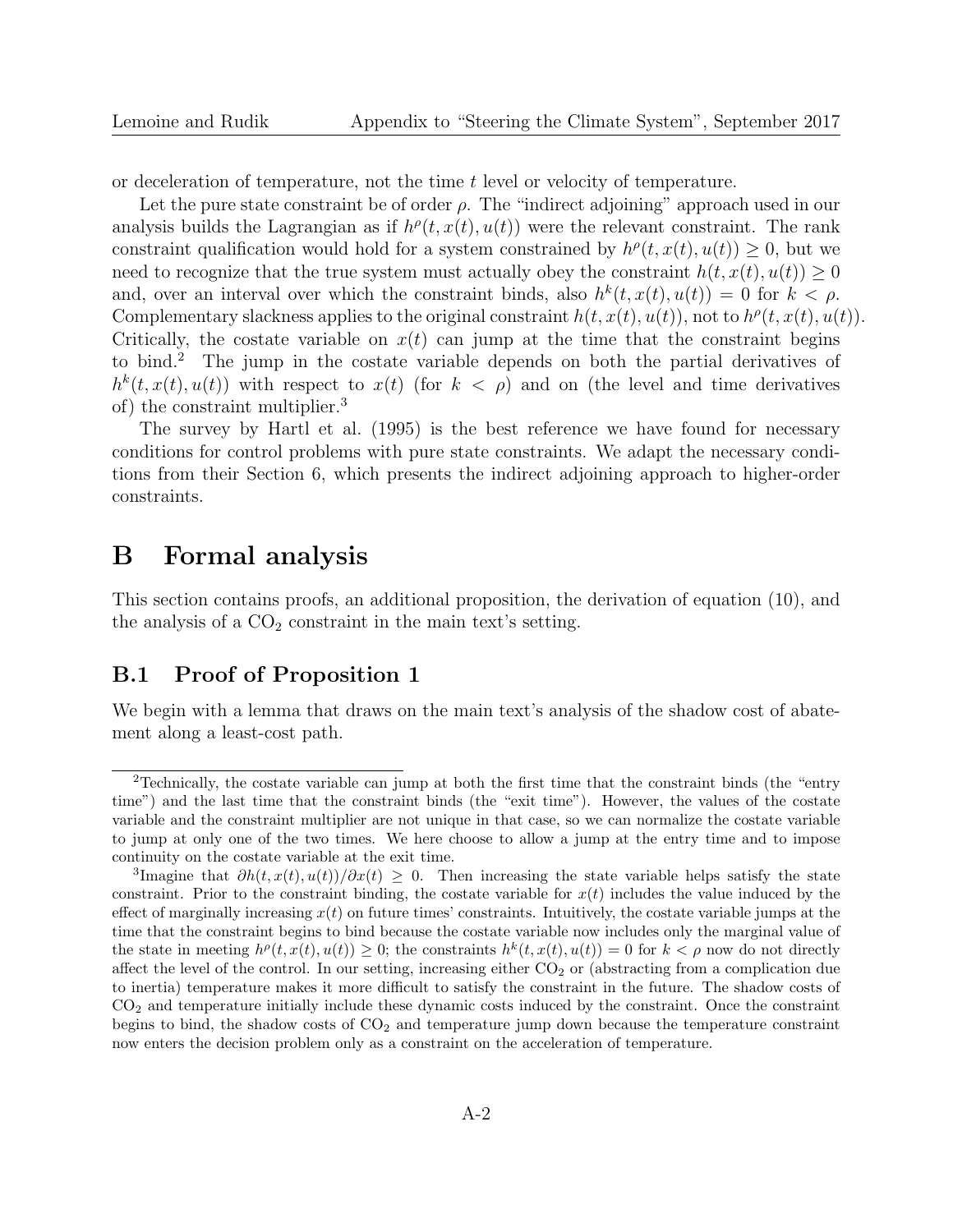**Lemma B-1.** Let  $\tau$  indicate the first time  $t > t_0$  at which  $T(t) = \overline{T}$ . Along any least-cost trajectory,  $\tau$  is finite.

*Proof.* The assumption that  $E > \delta(F^{-1}(\overline{T}/s) - M_{pre})$  implies that temperature along a least-cost path must either reach  $\overline{T}$  in finite time or approach it asymptotically from below. Assume that there is no finite time  $\tau$  at which the system attains T. Either the system reaches M at some finite time and then remains there, or the system approaches  $M$  asymptotically. Therefore, either abatement reaches  $E - \delta \left( F^{-1}(\bar{T}/s) - M_{pre} \right)$  at some finite time and then remains there, or abatement approaches  $E - \delta \left( F^{-1}(\overline{T}/s) - M_{pre} \right)$  asymptotically. In either case,

$$
\lim_{t \to \infty} \lambda_M(t) = C' \left( E - \delta \left( F^{-1}(\overline{T}/s) - M_{pre} \right) \right), \quad \lim_{t \to \infty} \lambda_M(t) = 0.
$$

Using equation (5), we have

$$
\lim_{t \to \infty} \dot{\lambda}_M(t) = (r + \delta) C' \left( E - \delta \left( F^{-1}(\overline{T}/s) - M_{pre} \right) \right) - \phi \, s \, \lambda_T(t_0) \, e^{(r+\phi)(t-t_0)} \, F'(M(t)) = -\infty.
$$

But  $\lambda_M(t)$  cannot approach both zero and negative infinity. We have a contradiction. The time  $\tau$  must be finite.  $\Box$ 

Now consider whether  $M(t)$  is greater or less than  $\overline{M}$  for  $t \in (\tau - \epsilon, \tau)$ , for some  $\epsilon > 0.4$  If  $M(t) \leq \overline{M}$  for all  $t \in (\tau - \epsilon, \tau)$ , then equation (2) and  $T(t) < \overline{T}$  imply that  $T(\tau) = \overline{T}$  only as  $\tau$  goes to infinity.<sup>5</sup> But Lemma B-1 showed that  $\tau$  is finite. Therefore  $M(t) > \overline{M}$  for some  $t \in (\tau - \epsilon, \tau)$ . Since this result holds for  $\epsilon$  arbitrarily small, we then have that there exists some  $\Delta > 0$  such that  $M(t) > M$  for all  $t \in (\tau - \Delta, \tau)$ .

Once temperature attains  $\overline{T}$ , CO<sub>2</sub> must remain no larger than  $\overline{M}$  in order to prevent temperature from rising past the constraint. And the assumption that  $E > \delta \left( F^{-1}(\bar{\bar{T}}/s) - M_{pre} \right)$ implies that, along a least-cost trajectory,  $CO_2$  must remain no less than  $\overline{M}$  once temperature has attained T. Therefore  $CO<sub>2</sub>$  must remain fixed at M once temperature attains T. And because  $CO_2$  must be strictly above M at some instant before temperature attains T, there exists some time q such that  $M(t) \leq 0$  for all times  $t \geq q$  and such that  $M(t) < 0$  for some time  $t \geq q$ . This establishes the first part of the proposition.

The second part of the proposition follows immediately from observing that a policymaker constrained to keep  $CO_2$  no greater than the steady-state level M corresponding to T never lets temperature reach  $\overline{T}$ . Any path that satisfies the constrained  $CO_2$  problem therefore also satisfies the corresponding constrained temperature problem. However, we have seen that the least-cost  $CO_2$  trajectory must exceed M in the constrained temperature problem.

<sup>4</sup>We thank Larry Karp for catching an error in an earlier version of the following proof.

<sup>&</sup>lt;sup>5</sup>Within the class of trajectories for which  $M(t) \leq \overline{M}$  for  $t \in (\tau - \epsilon, \tau)$ , the trajectory that attains  $\overline{T}$  at the earliest time fixes  $M(t) = \overline{M}$  for all  $t \in (\tau - \epsilon, \tau)$ . In that case, equation (2) is an autonomous linear equation, which approaches its steady state  $\overline{T}$  only asymptotically. Therefore, if  $M(t) \leq \overline{M}$  for  $t \in (\tau - \epsilon, \tau)$ , then  $\tau$  must be infinite.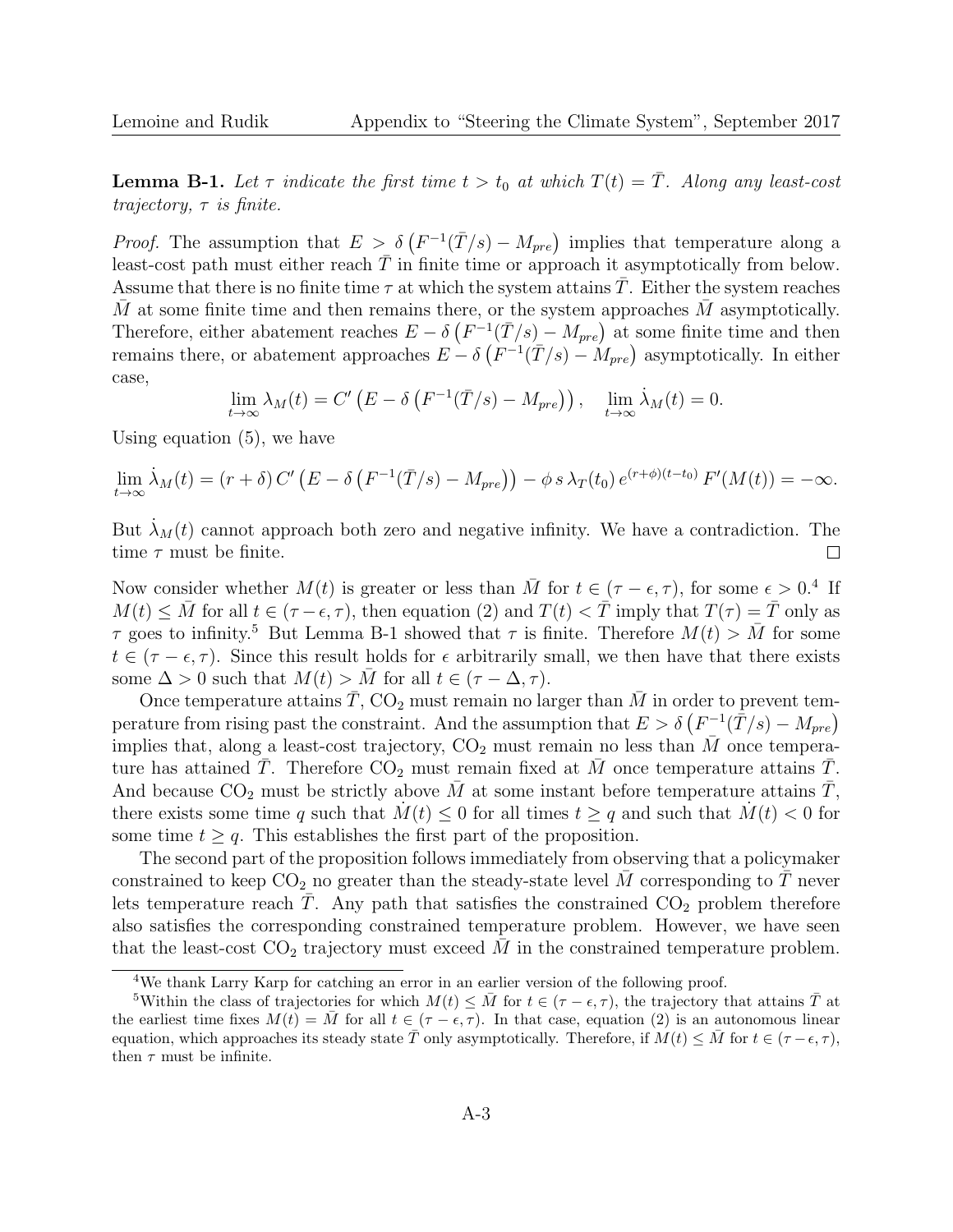The least-cost path that satisfies the temperature constraint therefore does not satisfy the corresponding  $CO<sub>2</sub>$  constraint. Constraining  $CO<sub>2</sub>$  introduces an additional binding constraint that strictly increases the cost of the least-cost policy pathway.

### B.2 An additional proposition

**Proposition B-2.** Let  $\tau$  be the first time at which  $T(t) = \overline{T}$ , and let x be the last time prior to  $\tau$  at which  $M(t)$  is nondecreasing. If  $M(t_0) > 0$ , then  $x > t_0$ ,  $\lambda_M(x) > 0$ , and there exists a unique time  $y \in (x, \tau)$  at which  $\lambda_M(t)$  reaches a maximum.

*Proof.* First consider the CO<sub>2</sub> trajectory for times  $t \in [t_0, \tau]$ . We know by Proposition 1 that it is nonincreasing after some time prior to  $\tau$ . Combined with the assumption that  $M(t_0) > 0$ , we have that there exists a last time  $x \in (t_0, \tau)$  at which  $M(t)$  is nondecreasing. At this interior maximum, it must be the case that  $M(x) = 0$  and  $M(x) < 0$ . Differentiating equation (1), we have

$$
\ddot{M}(t) = -\dot{A}(t) - \delta \dot{M}(t).
$$

At a point where  $\dot{M}(t) = 0$ ,  $\dot{M}(t) < 0$  if and only if  $\dot{A}(t) > 0$ . We know by equation (4) that marginal abatement cost equals the shadow cost of  $CO_2$ . This establishes that  $\lambda_M(x) > 0$ .

At an interior maximum of  $\lambda_M(t)$  in  $[t_0, \tau]$ , it must be the case that  $\lambda_M(t) = 0$  and  $\lambda_M(t) \leq 0$ . Differentiating equation (5), we have:

$$
\ddot{\lambda}_M(t) = (r+\delta)\dot{\lambda}_M(t) + \left[ -F''(M(t))\dot{M}(t) - (r+\phi)F'(M(t)) \right] \phi \, s \, \lambda_T(t).
$$

At a point where  $\dot{\lambda}_M(t) = 0$ ,  $\ddot{\lambda}_M(t) \leq 0$  if and only if  $-\dot{M}(t) F''(M(t))/F'(M(t)) \leq r + \phi$ . Recognizing that  $F''(M(t)) < 0$ , that  $F'(M(t)) > 0$ , and that  $M(t) < 0$  at all times  $t \in (x, \tau)$ , we have that  $\ddot{\lambda}_M(t) < 0$  at any  $t \in (x, \tau)$  for which  $\dot{\lambda}_M(t) = 0$ .

We have already seen that  $\lambda_M(x) > 0$ . Now consider the first time  $\tau$  when  $T(t) = \overline{T}$ . The proof of Proposition 1 shows that  $CO<sub>2</sub>$  must be strictly greater than M in the instants before  $\tau$ :  $M(\tau - \epsilon) = M + \gamma$  for  $\epsilon$  sufficiently small and  $\epsilon, \gamma > 0$ . In order to achieve the temperature limit at  $\tau$ , abatement must be such that  $[M(\tau) - M(\tau - \epsilon)]/\epsilon = -\gamma/\epsilon$ . Letting  $\epsilon$  and  $\gamma$  jointly go to 0, this relation implies that:

$$
\dot{M}(\tau - \epsilon) = E - A(\tau - \epsilon) - \delta(\bar{M} - M_{pre} + \gamma) = -\frac{\gamma}{\epsilon},
$$

which holds if and only if:

$$
A(\tau - \epsilon) = E - \delta \left( \bar{M} - M_{pre} \right) + \left[ \frac{\gamma}{\epsilon} - \delta \gamma \right].
$$

As  $\epsilon$ ,  $\gamma$  jointly go to 0, the term in the brackets is strictly positive. To maintain temperature at  $\overline{T}$  at time  $\tau$  and beyond, abatement must satisfy  $A(\tau) = E - \delta \left( \overline{M} - M_{pre} \right)$ . Therefore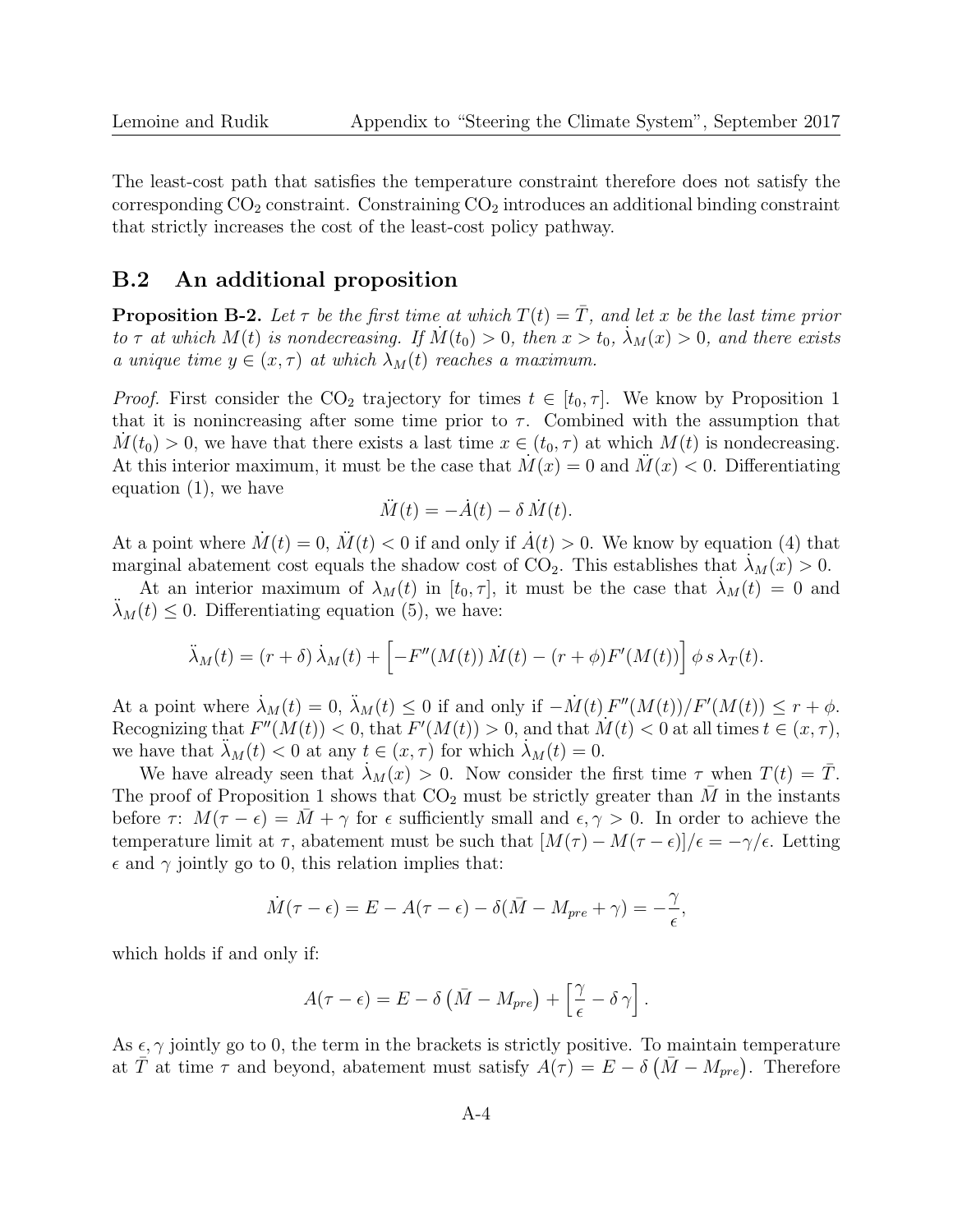abatement is greater in the instants before time  $\tau$ . The main text shows that abatement is continuous at  $\tau$ . Therefore,  $\lambda_M(\tau - \epsilon) < 0$ . By the Intermediate Value Theorem, there exists some time  $y \in (x, \tau - \epsilon)$  such that  $\lambda_M(y) = 0$ . We have already established that  $\lambda_M(y) < 0$ for all such y, so there is a unique maximum of  $\lambda_M(t)$  between times x and  $\tau$ .

 $\Box$ 

### B.3 Derivation of equation (10)

Substitute  $\lambda_T(t)$  into equation (5):

$$
(r+\delta)\lambda_M(t) - \lambda_M(t) = \phi s F'(M(t)) \lambda_T(t_0) e^{(r+\phi)(t-t_0)}.
$$

Multiply by the integrating factor, integrate with respect to time, and rearrange:

$$
(r+\delta)e^{-(r+\delta)(t-t_0)}\lambda_M(t) - e^{-(r+\delta)(t-t_0)}\lambda_M(t) = e^{-(r+\delta)(t-t_0)}\phi sF'(M(t))\lambda_T(t_0)e^{(r+\phi)(t-t_0)}
$$
  
\n
$$
\Leftrightarrow \int_{t_0}^t \left[ -(r+\delta)e^{-(r+\delta)(i-t_0)}\lambda_M(i) + e^{-(r+\delta)(i-t_0)}\lambda_M(i) \right] di
$$
  
\n
$$
= \int_{t_0}^t -e^{-(r+\delta)(i-t_0)}\phi sF'(M(i))\lambda_T(t_0)e^{(r+\phi)(i-t_0)} di
$$
  
\n
$$
\Leftrightarrow e^{-(r+\delta)(t-t_0)}\lambda_M(t) - \lambda_M(t_0) = -\phi s \lambda_T(t_0) \int_{t_0}^t e^{(\phi-\delta)(i-t_0)}F'(M(i)) di.
$$

Substitute in  $\lambda_T(t_0) = e^{-(r+\phi)(t-t_0)} \lambda_T(t)$  and rearrange:

$$
\lambda_M(t_0) = e^{-[r+\delta](t-t_0)} \lambda_M(t) + e^{-[r+\delta](t-t_0)} \lambda_T(t) \int_{t_0}^t e^{-(\phi-\delta)(t-i)} \phi \, sF'(M(i)) \, di.
$$

### B.4 Hotelling policy

Now consider the Hotelling-like policy in the main text's setting. Recall that this policy ignores the inertia in the climate system. It minimizes the cost of meeting the constraint  $M(t) \leq M$  (while ignoring temperature), where M is the unique steady-state CO<sub>2</sub> concentration implied by  $T$ . The Hotelling trajectory solves:

$$
\min_{A(\cdot)} \int_{t_0}^{\infty} e^{-r(t-t_0)} C(A(t)) dt
$$
\nsubject to  $\dot{M}(t) = E - A(t) - \delta(M(t) - M_{pre}),$   
\n
$$
M(t) \leq \bar{M},
$$
  
\n
$$
M(t_0) \text{ given.}
$$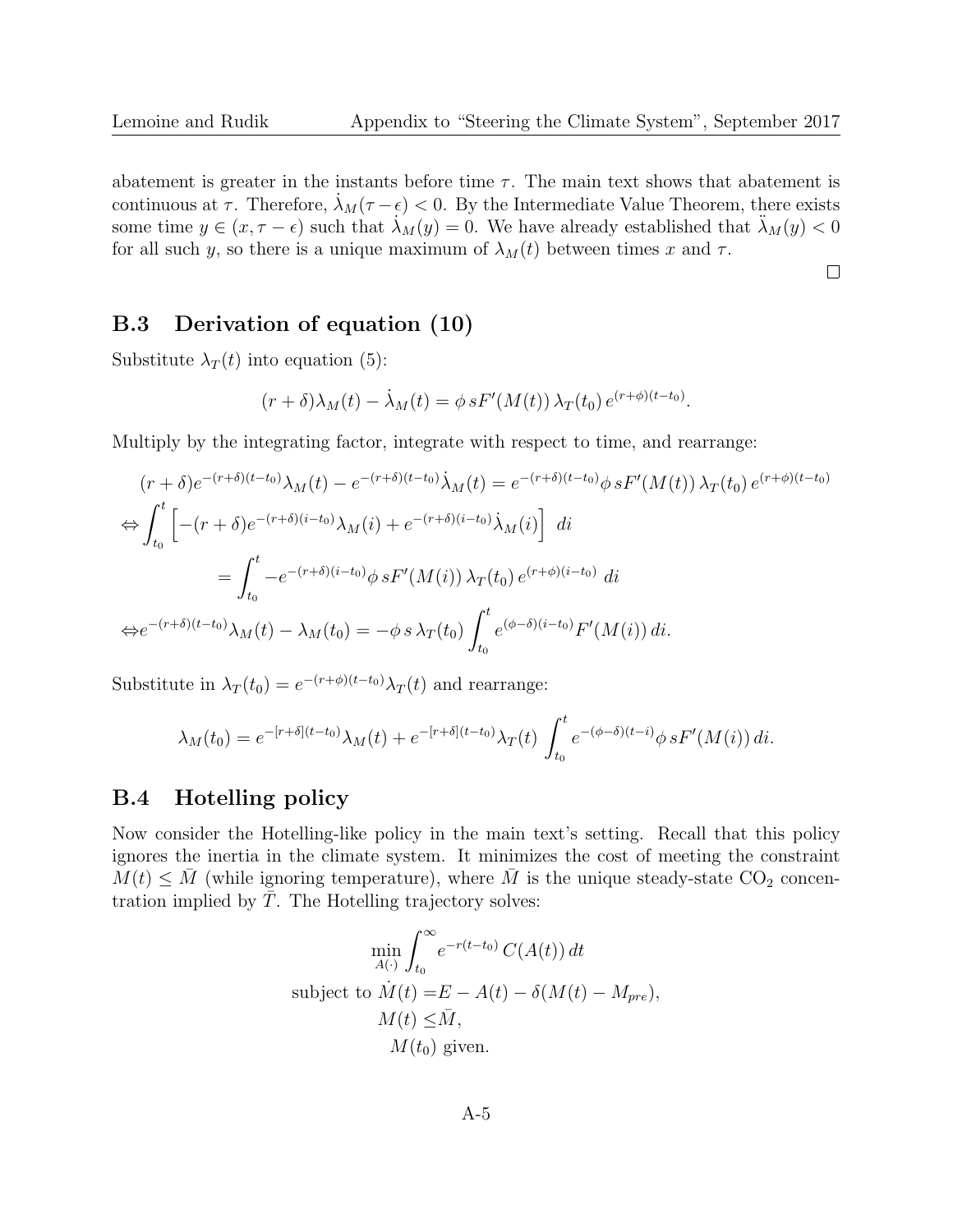We follow the main text in ignoring the nonnegativity constraint on abatement. Define:

$$
g^{0}(M(t), A(t)) = \overline{M} - M(t) \ge 0,
$$
  

$$
g^{1}(M(t), A(t)) = -\dot{M}(t).
$$

The state constraint is now of order one. As in other cases we have studied, there will be a first time  $\tau$  at which the state constraint binds, and the state constraint will then bind forever after  $\tau$  under a least-cost policy. The current-value Hamiltonian is

$$
H(M(t),A(t),\lambda_M(t)) = C(A(t)) + \lambda_M(t) [E - A(t) - \delta(M(t) - M_{pre})].
$$

The current-value Lagrangian is

$$
H[t] + \nu(t) \{-E + A(t) + \delta(M(t) - M_{pre})\}.
$$

The necessary conditions for a maximum are (Hartl et al., 1995):

$$
C'(A(t)) = \lambda_M(t) - \nu(t),
$$
\n
$$
\lambda_M(t) = [r + \delta] \lambda_M(t) - \nu(t) \delta,
$$
\n
$$
\nu(t)[\bar{M} - M(t)] = 0, \quad \nu(t) \le 0, \quad \dot{\nu}(t) \ge r \nu(t),
$$
\n
$$
\lambda_M(\tau^-) = \lambda_M(\tau^+) - e^{r(\tau - t_0)} \eta_M,
$$
\n
$$
H[\tau^-] = H[\tau^+],
$$
\n
$$
\eta_M \le 0, \quad \eta_M \le e^{-r(\tau - t_0)} \nu(\tau^+),
$$
\n(B-3)

along with the transition equation, the initial condition on  $M(t)$ , and the state constraint.<sup>6</sup>

It is easy to see that we get the standard decay-adjusted Hotelling trajectory prior to time  $\tau$ . After  $\tau$ , abatement must be chosen so as to hold  $M(t) = 0$ , as in the analysis of a temperature constraint. We need to consider whether abatement jumps at  $\tau$ . Use equation (B-1) and substitute in from equation (B-2) to obtain:

$$
C'(A(\tau^+)) = C'(A(\tau^-)) + e^{r(\tau - t_0)} \eta_M - \nu(\tau^+).
$$

The conditions in (B-3) then imply that abatement either jumps down at  $\tau$  (if  $\eta_M$  <  $e^{-r(\tau-t_0)}\nu(\tau^+)$  or is continuous at  $\tau$  (if  $\eta_M = e^{-r(\tau-t_0)}\nu(\tau^+)$ ). Assume that abatement

<sup>&</sup>lt;sup>6</sup>Formally, there are two more necessary conditions: that  $dH[t]/dt = dL[t]/dt$ , and that an omitted multiplier on the instantaneous payoff function be weakly positive. The first condition is always satisfied since at any time  $t$  either the constraints are binding or their Lagrange multipliers are zero. The second condition cannot be satisfied with a multiplier of zero because abatement would then always be either at its upper or lower bound (in order to maximize the Lagrangian), which cannot be optimal. Thus, as is typical in economic analysis, the omitted multiplier must be strictly positive and therefore ignorable. For ease of presentation, we ignore these two conditions here, in the main text, and in the remainder of the appendix.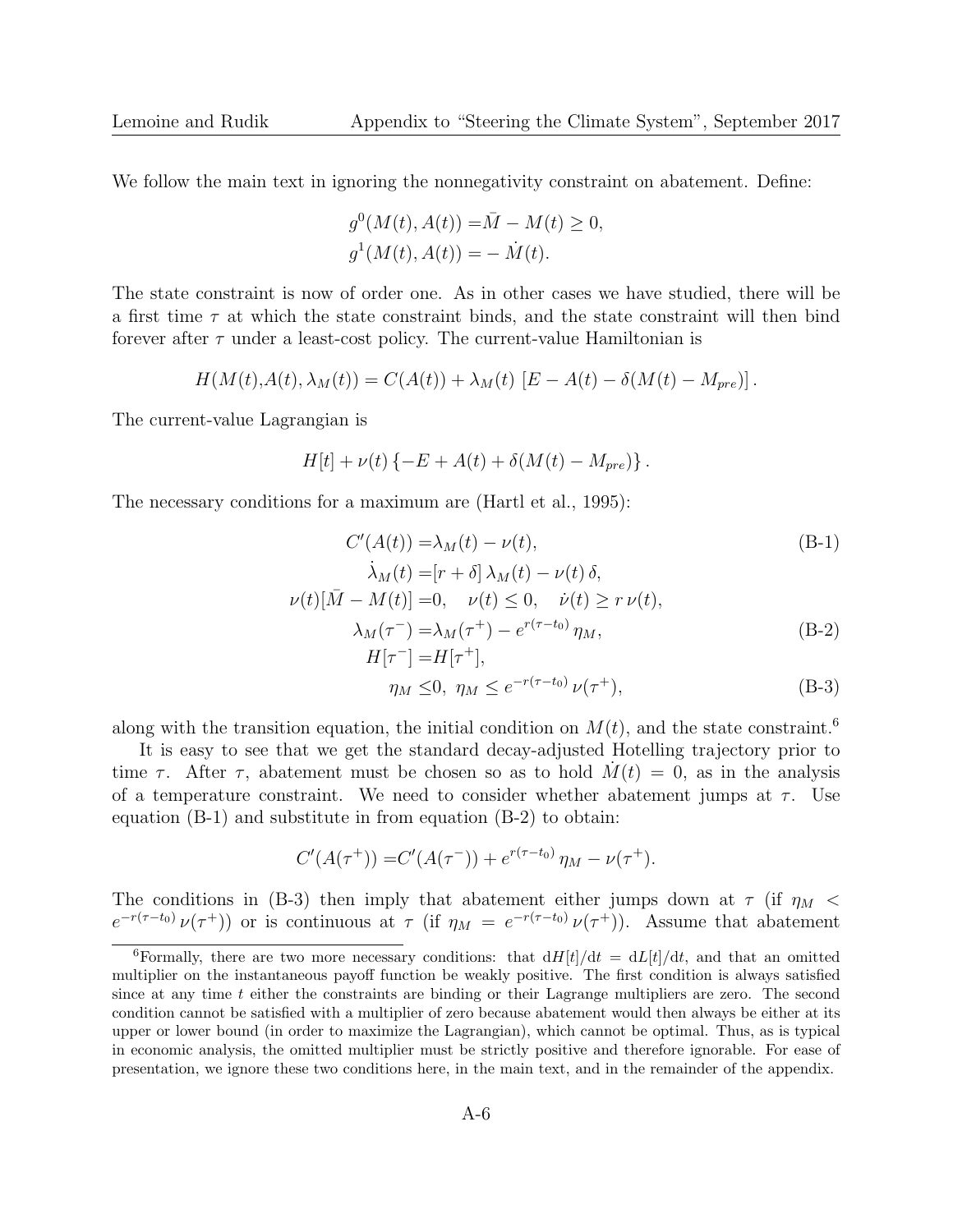jumps down at  $\tau$ . We then have:

$$
\dot{M}(\tau^{-}) = E - A(\tau^{-}) - \delta(M(\tau^{-}) - M_{pre}) \n\leq E - A(\tau^{+}) - \delta(M(\tau^{-}) - M_{pre}) \n= E - A(\tau^{+}) - \delta(M(\tau^{+}) - M_{pre}) \n= \dot{M}(\tau^{+}) \n= 0.
$$

Therefore, if abatement jumps down at  $\tau$ , then  $\dot{M}(\tau^{-})$  < 0, which would imply that CO<sub>2</sub> is declining towards M and thus that  $M(t) > M$  for some time  $t < \tau$ . But this would violate the state constraint. We have a contradiction. As a result, abatement must be continuous at  $\tau$  and we must have  $\eta_M = e^{-r(\tau - t_0)} \nu(\tau^+).$ 

## C Numerical calibration and solution

We calibrate the example to DICE-2007 (Nordhaus, 2008), as implemented with an annual timestep in Lemoine and Traeger (2014). All baseline runs use the 5.5% annual consumption discount rate  $(r = 0.055)$  generally consistent with this model.<sup>7</sup>

The full DICE model includes three carbon reservoirs. Lemoine and Traeger (2014) approximate DICE's full carbon dynamics by making the decay rate of  $CO<sub>2</sub>$  a function of the atmospheric  $CO<sub>2</sub>$  stock and time. Along the optimal path in DICE, the time-varying decay rate for  $CO<sub>2</sub>$  in excess of its pre-industrial level starts at 0.0141, declines to 0.0119 in 100 years, and declines to 0.0068 after 200 years. Using the average value over the first 100 years, we have  $\delta = 0.0138$ . We calibrate business-as-usual CO<sub>2</sub> emissions E to DICE's initial value. This yields  $E = 9.97$  Gt C per year.

We follow much scientific literature in modeling forcing as  $F(M(t)) = \alpha \ln(M(t)/M_{pre})$ . We take  $M_{pre} = 596.4$  Gt C, and we follow Ramaswamy et al. (2001, Table 6.2) in using  $\alpha = 5.35$  W m<sup>-2</sup>, which is approximately equivalent to the parameters used in DICE. The full DICE model includes two temperature reservoirs. Lemoine and Traeger (2014) simplify this setting by representing the deep ocean temperature as a function  $\gamma_T(T, t)$  of surface temperature and time. In their discrete-time setting, the temperature transition becomes

$$
T_{t+1} - T_t = C_T \left[ F_{t+1} - \frac{\alpha \ln(2)}{cs} T_t - [1 - \gamma_T(T_t, t)] C_O T_t \right],
$$

where we have used cs for climate sensitivity so as to avoid confusion with the present paper's notation. The present paper's parameter s gives equilibrium warming per unit of forcing,

<sup>&</sup>lt;sup>7</sup>Technically, this setting with stationary output should use a discount rate no greater than 1.5% to be consistent with DICE-2007: consumption growth in the Ramsey equation is negative once we subtract the cost of abatement.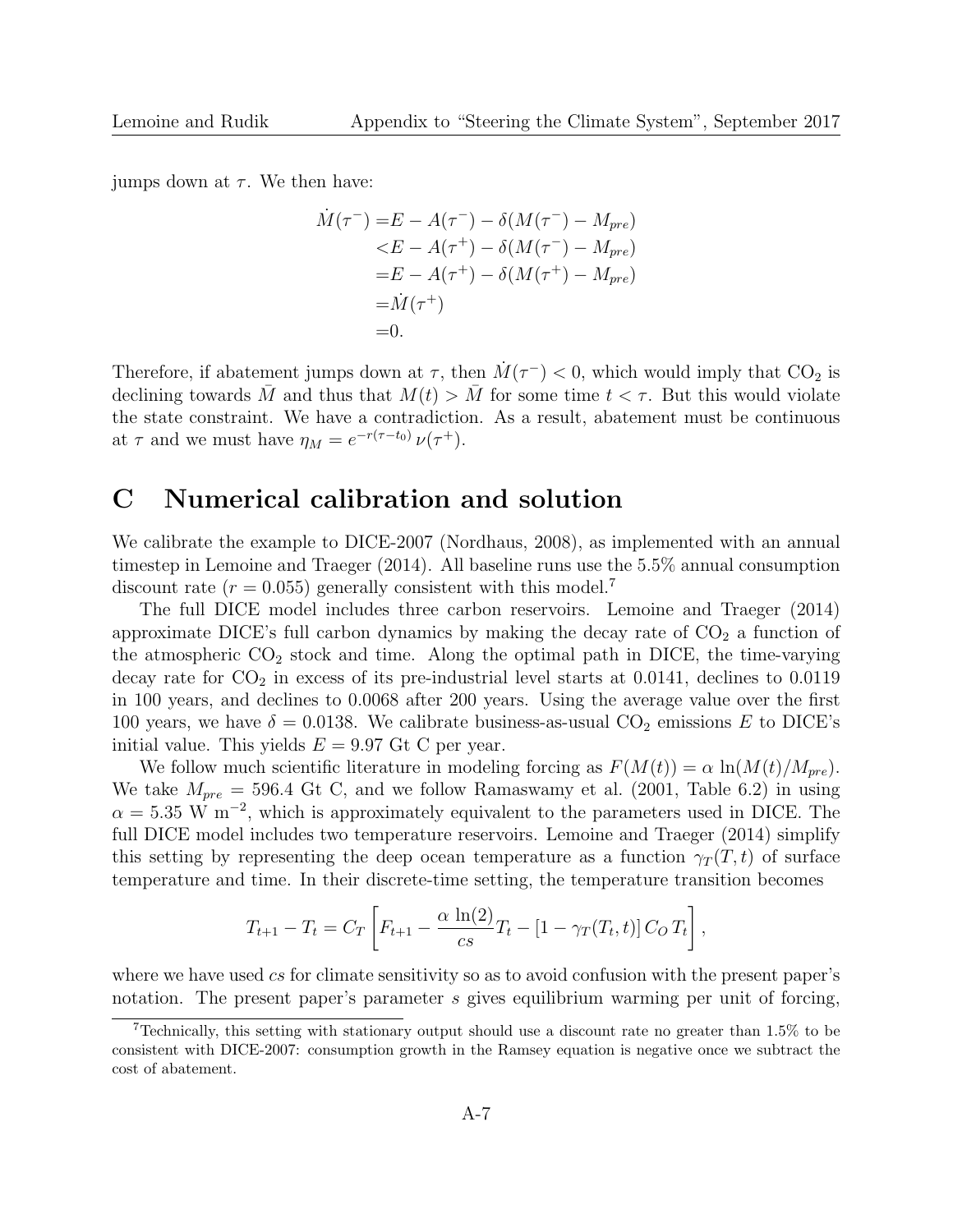whereas DICE's  $cs = 3$  gives equilibrium warming from doubled  $CO<sub>2</sub>$ . Relating the two parameters, we have:

$$
s = \frac{cs}{\alpha \ln(2)} = 0.809 \text{ °C} [W \text{ m}^{-2}]^{-1}.
$$

Using explicit Euler difference methods, we find:

$$
\phi = \frac{C_T \left[ F_{t+1} - \frac{\alpha \ln(2)}{cs} T_t - [1 - \gamma_T(T_t, t)] C_O T_t \right]}{s F_t - T_t}.
$$

Along DICE's optimal trajectory, the inferred value of  $\phi$  starts at 0.0129, falls to 0.0056 after 100 years, and falls to -0.0030 after 200 years (reflecting that the ocean begins transferring heat to the atmosphere as the  $CO<sub>2</sub>$  concentration declines). Using the average value over the first 100 years, we have  $\phi = 0.0091$ .

In DICE, the cost (as a fraction of time t output) of abating a fraction  $\mu_t$  of business-asusual emissions is  $\Psi_t \mu_t^{a_2}$ , where  $a_2 = 2.8$  and

$$
\Psi_t = \frac{a_0 \,\sigma_t}{a_2} \left( 1 - \frac{1 - e^{(t - t_0) \,g_\Psi}}{a_1} \right), \text{ with } \sigma_t = \sigma_0 \exp\left[ \frac{g_{\sigma,0}}{\delta_\sigma} \left( 1 - e^{-(t - t_0) \,\delta_\sigma} \right) \right].
$$

The parameters are  $a_0 = 1.17$ ,  $a_1 = 2$ ,  $g_{\Psi} = -0.005$ ,  $\sigma_0 = 0.13$ ,  $g_{\sigma,0} = -0.0073$ , and  $\delta_{\sigma} =$ 0.003. Initial output Y (without adjusting for climate damages) in DICE is approximately 85 trillion dollars. We represent the cost of abatement  $A(t)$  as

$$
C\left(A(t)\right) = \Psi_{t_0} \left[\frac{A(t)}{E}\right]^{a_2} Y. \tag{C-4}
$$

Finally, from DICE-2007, we have the initial  $CO_2$  stock as  $M_0 = 808.9$  Gt C, the initial global mean surface temperature as  $T_0 = 0.7307 \text{ °C}$  (relative to 1900), and the initial time as  $t_0 = 2005$ .

To solve the four-dimensional system of differential equations defined in the main text, we begin with a triplet  $(T(\tau), M(\tau), A(\tau))$  such that  $T(\tau) = \overline{T}$ ,  $M(\tau) = \overline{M}$ , and  $A(\tau)$  holds  $\dot{M}(\tau) = 0$ . From the Maximum Principle, we have  $\lambda_M(\tau^-) = C'(A(\tau))$ . We then seek the value of  $\lambda_T(\tau^-)$  consistent with these conditions and with the initial conditions. For a given value of  $\lambda_T(\tau^-)$ , we use Matlab's ode23 solver with relative and absolute tolerances of  $10^{-10}$  to solve the system of ordinary differential equations from  $\tau$  but with time flowing in reverse.<sup>8</sup> In the resulting simulation, let x be the time t at which  $M(t) = M_0$ . At a solution to the system, it must also be the case that  $T(x) = T_0$ . An optimization routine searches for

<sup>&</sup>lt;sup>8</sup>In general, we cannot solve the model forward by searching for the initial shadow costs  $\lambda_M(t_0)$  and  $\lambda_T(t_0)$ that lead the system to obey the terminal conditions because, as is typical of saddle-path stable systems, values slightly off the desired trajectories lead the system to a wildly different outcome. Our solution method is closely related to the "reverse shooting" technique described in Judd (1998).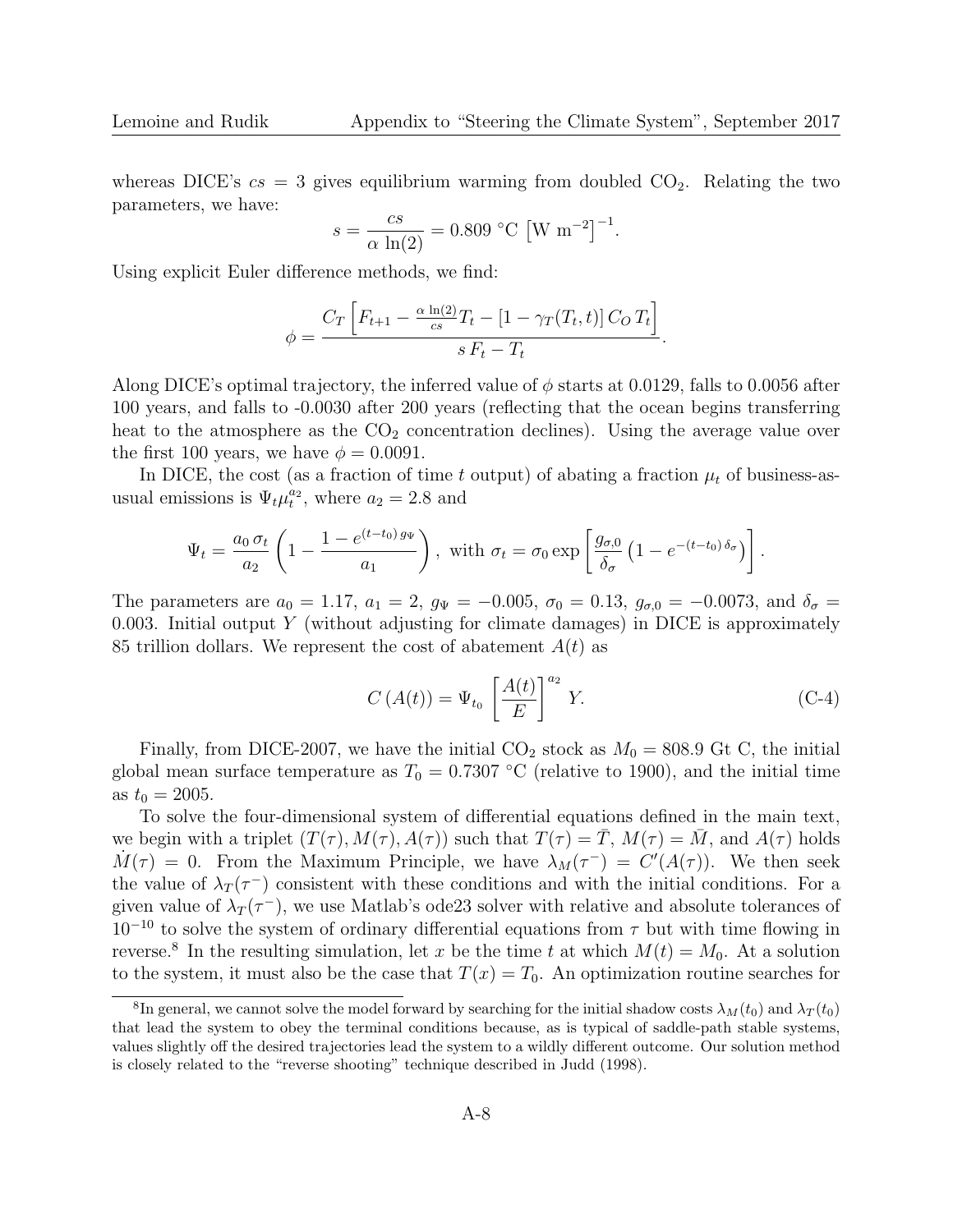the value of  $\lambda_T(\tau^-)$  such that  $T(x) = T_0$ . At a solution, the values  $\lambda_M(x)$  and  $\lambda_T(x)$  are the efficient  $\lambda_M(t_0)$  and  $\lambda_T(t_0)$ .<sup>9</sup> Using these initial values, we then simulate the model forward in actual time, setting  $\lambda_M(t)$  to hold  $M(t)$  constant at  $M(\tau)$  for all times  $t > \tau$ . We use the trapezoidal method to approximate the integral of abatement cost over the mesh points.

## D Extension to the decay model of Golosov et al. (2014)

Our main analysis assumes that the stock of  $CO<sub>2</sub>$  decays exponentially. In reality, the evolution of atmospheric  $CO<sub>2</sub>$  is more complex. We here extend our setting to the more realistic decay model of Golosov et al. (2014).

In Golosov et al. (2014), a fraction  $\psi_L$  of emissions remains forever, a fraction  $(1-\psi_0)(1-\psi_0)$  $\psi_L$ ) decays immediately, and a fraction  $\psi_0(1-\psi_L)$  decays geometrically at rate  $\psi$ . Their carbon decay model reduces to the main text's model when  $\psi_L = 0$ ,  $\psi_0 = 1$ , and  $\psi = \delta$ . Let  $M_1(t)$  be the stock of  $CO_2$  that remains in the atmosphere forever and  $M_2(t)$  be the stock of  $CO<sub>2</sub>$  that decays geometrically. We have the following equations of motion:

$$
\dot{M}_1(t) = \psi_L[E - A(t)],
$$
  
\n
$$
\dot{M}_2(t) = \psi_0(1 - \psi_L)[E - A(t)] - \psi M_2(t).
$$

The total stock of  $CO_2$  is the sum of the  $CO_2$  in these two atmospheric reservoirs:  $M(t)$  =  $M_1(t) + M_2(t)$ . When we numerically implement this model, we follow their calibration in using  $M_1(t_0) = 684$  Gt C,  $M_2(t_0) = 118$  Gt C,  $\psi_L = 0.2$ ,  $\psi_0 = 0.393$ , and  $\psi = 0.0228/10$ , where the latter adjusts for measuring time in years rather than in decades.<sup>10</sup>

The next subsection analyzes the least-cost policy trajectory with this new decay model, the subsequent subsection analyzes the least-cost Hotelling trajectory, and the third subsection reports numerical results.

#### D.1 Least-cost policy

We now consider least-cost policy. As in the main analysis, the  $CO<sub>2</sub>$  stock must equal M when the policymaker decides to finally let  $T(t)$  reach T, because otherwise the constraint  $T(t) \leq \overline{T}$  either would be violated or would fail to bind in the following instant. As before, let  $\tau$  be the first time at which  $T(t) = \overline{T}$ . The efficient policy trajectory must keep  $M(t) = \overline{M}$ for all  $t > \tau$ .

<sup>&</sup>lt;sup>9</sup>When solving for the Hotelling trajectory, we begin with  $M(\tau)$  equal to  $\bar{M}$  and  $\lambda_M(\tau^-)$  equal to  $C'(A(\tau))$ . No search is necessary, as temperature can be effectively removed from the policymaker's problem.

<sup>&</sup>lt;sup>10</sup>Golosov et al. (2014) abstract from inertia: they assume that temperature responds instantly to  $CO<sub>2</sub>$ . They describe how to adjust their carbon decay model to mimic the combined effects of thermal inertia and carbon decay in the DICE model. We do not use this adjustment because we model inertia explicitly and we want to analyze robustness to their own carbon decay model.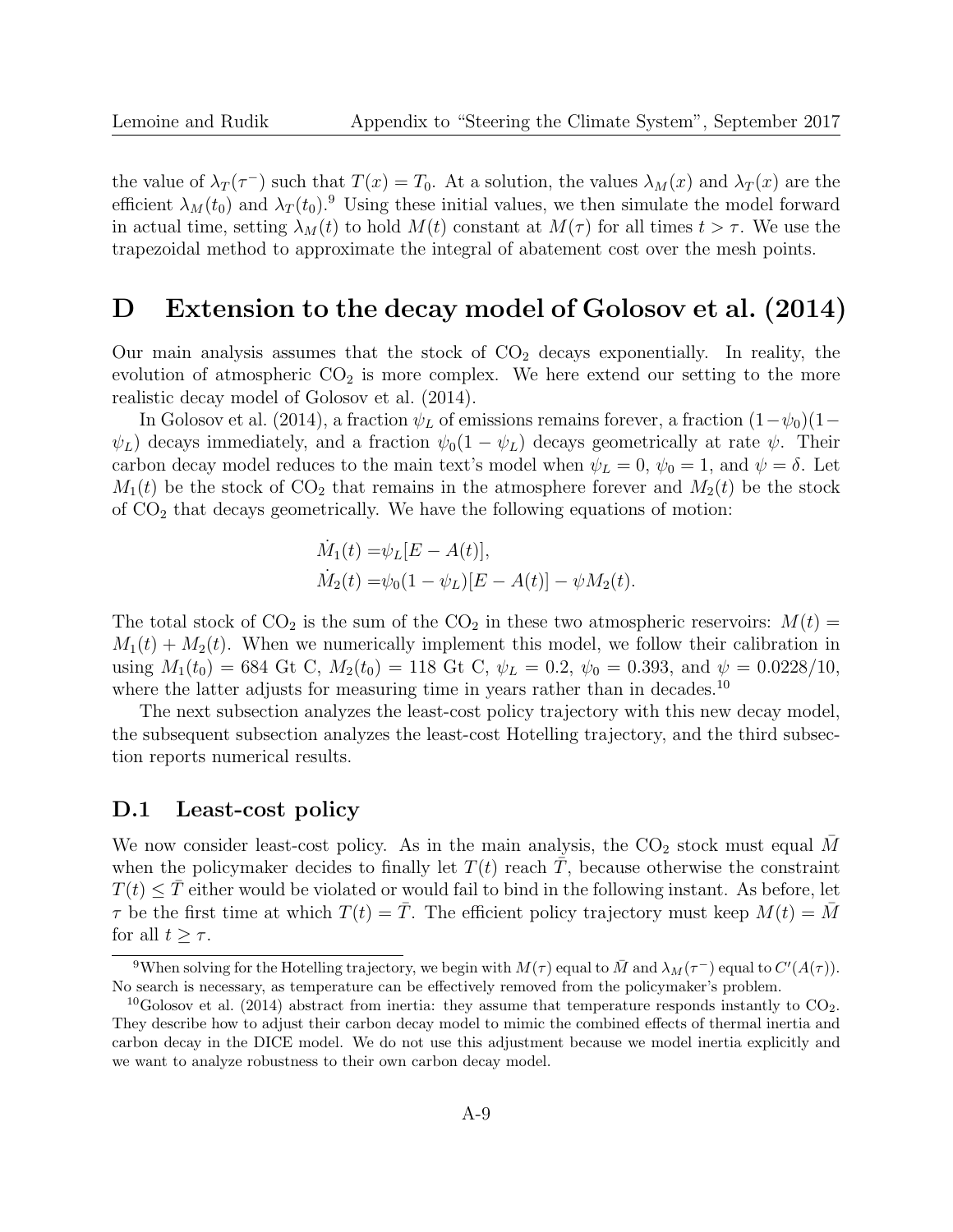Let  $M_{min}(t)$  be the minimum  $CO_2$  stock attainable at any time after t. If emissions (net of abatement) are strictly positive, then the infinite persistence of a fraction  $\psi_L$  of  $CO_2$ means that  $M_{min}(t)$  is increasing over time  $(E(t) - A(t) > 0 \Leftrightarrow M_{min}(t) > 0)$ . For any finite time t, the efficient policy path requires that  $M_{min}(t) < \overline{M}$  so that the temperature constraint will not be violated at some later time. In order to prevent  $M_{min}(t)$  from eventually becoming larger than M, the efficient policy must have  $A(t) \to E$  (at which point  $M_{min}(t) =$ 0). We have thus seen that the policymaker must eventually eliminate all emissions. This result contrasts with the main text's setting with geometric decay, in which strictly positive emissions are consistent with holding the CO<sub>2</sub> stock fixed at  $\overline{M}$  for all times  $t \geq \tau$ .<sup>11</sup>

We can also see that the policymaker eliminates all emissions only asymptotically. Imagine that the optimal path is such that  $A(t) = E$  for finite t. At that time, the total stock of  $CO<sub>2</sub>$  would be declining because of the geometric decay represented by  $\psi$ . But this declining stock violates the condition that an efficient trajectory holds  $M(t)$  fixed at  $\overline{M}$  for all times  $t > \tau$ . For t sufficiently large, the efficient trajectory must have  $A(t) \to E$  only asymptotically.

The least-cost abatement trajectory must solve:

$$
\min_{A(\cdot)} \int_{t_0}^{\infty} e^{-r(t-t_0)} C(A(t)) dt
$$
\nsubject to  $\dot{M}_1(t) = \psi_L[E - A(t)],$   
\n $\dot{M}_2(t) = \psi_0(1 - \psi_L)[E - A(t)] - \psi M_2(t),$   
\n $\dot{T}(t) = \phi [s F(M_1(t) + M_2(t)) - T(t)],$   
\n $A(t) \le E,$   
\n $T(t) \le \bar{T},$   
\n $M_1(t_0), M_2(t_0), T(t_0)$  given.

In contrast to the main text, we explicitly represent the nonnegativity constraint on net emissions  $E - A(t)$ . We will see in the numerical analysis that the new decay model makes this constraint relevant. Following the main text, define:

$$
h^{0}(T(t), M_{1}(t), M_{2}(t), A(t)) = \overline{T} - T(t) \ge 0,
$$
  
\n
$$
h^{1}(T(t), M_{1}(t), M_{2}(t), A(t)) = -\dot{T} = -\phi \left[ s F(M_{1}(t) + M_{2}(t)) - T(t) \right],
$$
  
\n
$$
h^{2}(T(t), M_{1}(t), M_{2}(t), A(t)) = -\ddot{T} = -\phi \left[ s F'(M_{1}(t) + M_{2}(t)) \left( \dot{M}_{1}(t) + \dot{M}_{2}(t) \right) - \dot{T}(t) \right]
$$
  
\n
$$
= -\phi s F'(M_{1}(t) + M_{2}(t)) \left\{ [\psi_{0}(1 - \psi_{L}) + \psi_{L}] [E - A(t)] - \psi M_{2}(t) \right\}
$$
  
\n
$$
+ \phi^{2} \left[ s F(M_{1}(t) + M_{2}(t)) - T(t) \right].
$$

 $11$ Further, because a fraction of emissions persists forever, the temperature limit here fixes cumulative emissions. In contrast, in the main text, we saw that recognizing inertia enabled the policymaker to increase cumulative emissions.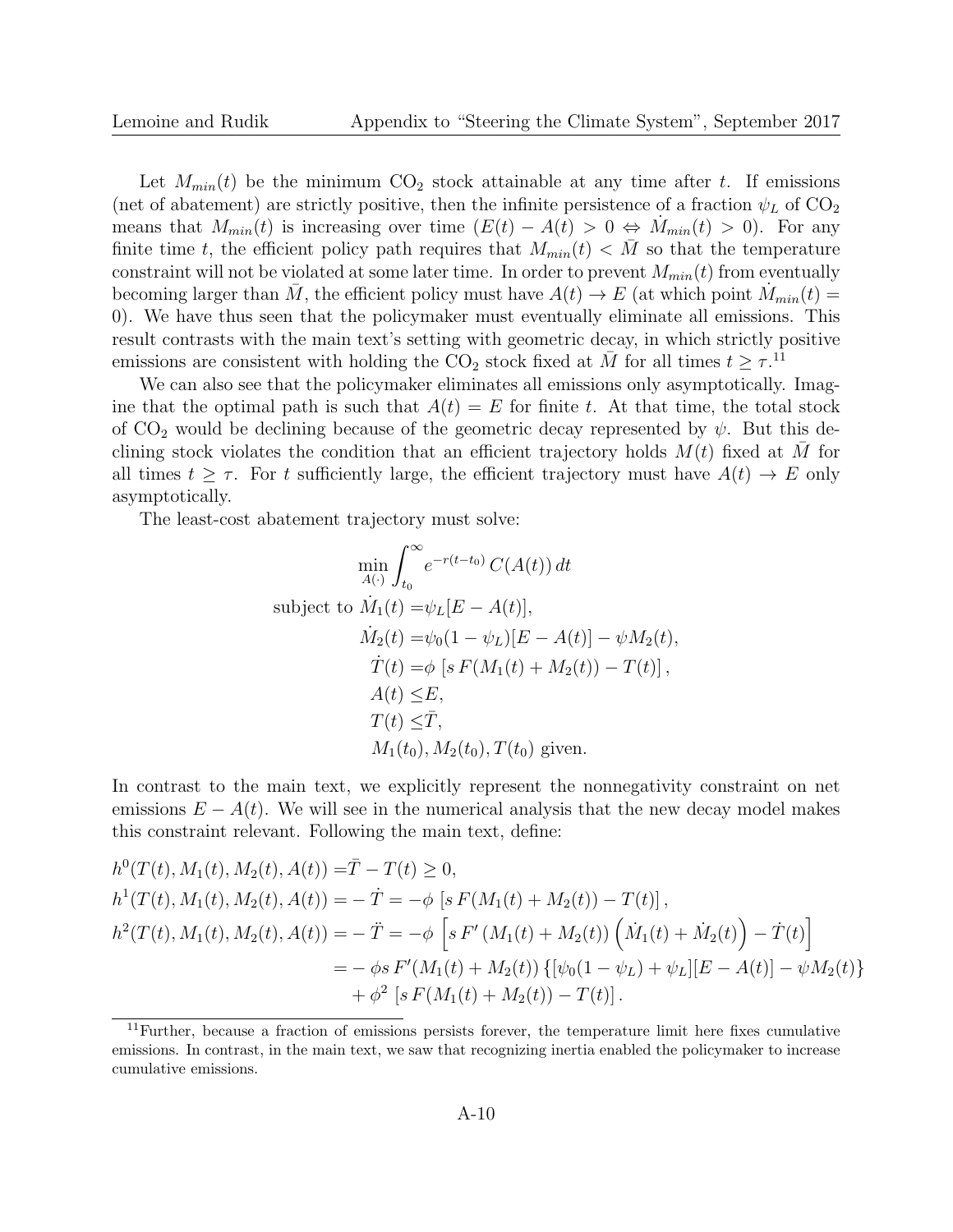As in the main text, the state constraint is of order two. The current-value Hamiltonian is

$$
H(M_1(t),M_2(t),T(t),A(t),\lambda_{M1}(t),\lambda_{M2}(t),\lambda_T(t))
$$
  
= $C(A(t)) + \lambda_{M1}(t) \psi_L[E - A(t)] + \lambda_{M2}(t) \{\psi_0[1 - \psi_L][E - A(t)] - \psi M_2(t)\}\$   
+  $\lambda_T(t) \phi[s F(M_1(t) + M_2(t)) - T(t)].$ 

The current-value Lagrangian is

$$
H[t] + \mu(t) [A(t) - E]
$$
  
+  $\nu(t) \Big\{ - \phi s F'(M_1(t) + M_2(t)) \{ [\psi_0(1 - \psi_L) + \psi_L][E - A(t)] - \psi M_2(t) \} + \phi^2 [s F(M_1(t) + M_2(t)) - T(t)] \Big\}.$ 

The necessary conditions for a maximum are (Hartl et al., 1995):

$$
C'(A(t)) = \lambda_{M1}(t)\psi_L + \lambda_{M2}(t)\psi_0[1 - \psi_L] - \mu(t)
$$
  
\n
$$
- \nu(t)\phi s F'(M_1(t) + M_2(t))[\psi_0(1 - \psi_L) + \psi_L],
$$
  
\n
$$
\lambda_{M1}(t) = r\lambda_{M1}(t) - \phi s F'(M_1(t) + M_2(t))\lambda_T(t)
$$
  
\n
$$
+ \nu(t)\phi s F''(M_1(t) + M_2(t))\{[\psi_0(1 - \psi_L) + \psi_L][E - A(t)] - \psi M_2(t)\}
$$
  
\n
$$
- \nu(t)\phi^2 s F'(M_1(t) + M_2(t)),
$$
  
\n
$$
\lambda_{M2}(t) = [r + \psi]\lambda_{M2}(t) - \phi s F'(M_1(t) + M_2(t))\lambda_T(t)
$$
  
\n
$$
+ \nu(t)\phi s F''(M_1(t) + M_2(t))\{[\psi_0(1 - \psi_L) + \psi_L][E - A(t)] - \psi M_2(t)\}
$$
  
\n
$$
- \nu(t)[\phi + \psi]\phi s F'(M_1(t) + M_2(t)),
$$
  
\n
$$
\lambda_T(t) = [r + \phi]\lambda_T(t) + \nu(t)\phi^2,
$$
  
\n
$$
\mu(t) \ge 0, A(t) - E \le 0, \mu(t)[A(t) - E] = 0,
$$
  
\n
$$
\nu(t)[\overline{T} - T(t)] = 0, \quad \nu(t) \le 0, \quad \dot{\nu}(t) \ge r \nu(t), \quad \ddot{\nu}(t) \le 2r\dot{\nu}(t) - r^2 \nu(t),
$$
  
\n
$$
\lambda_{M1}(\tau^-) = \lambda_{M1}(\tau^+) - e^{r(\tau-t_0)}\eta_{M1}^2 \phi s F'(M_1(t) + M_2(t)),
$$
  
\n
$$
\lambda_{M2}(\tau^-) = \lambda_{M2}(\tau^+) - e^{r(\tau-t_0)}\eta_{M2}^2 \phi s F'(M_1(t) + M_2(t)),
$$
  
\n
$$
\lambda_{T2}(\tau^-) = \lambda_{T2}(\tau^+) - e^{r(\tau-t_0)}\eta_{M2}^2 \phi s F'(M_1(t) + M_2(t)),
$$
  
\n<

along with the transition equations, the initial conditions on  $M_1(t)$ ,  $M_2(t)$ , and  $T(t)$ , and the state constraint.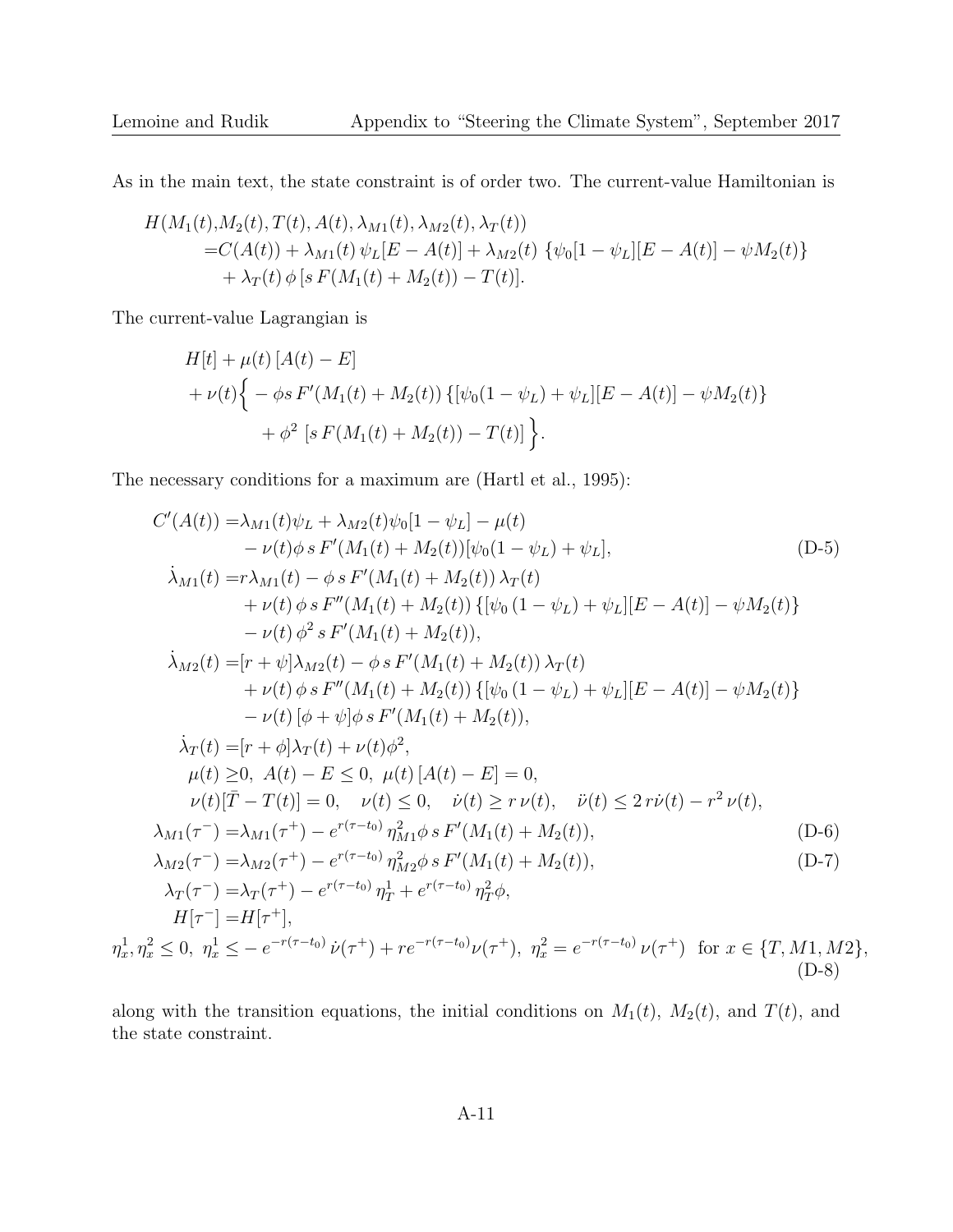For times  $t \geq \tau$ , abatement evolves so as to keep  $h^1 = 0$ , which requires  $M_1(t) + M_2(t) =$  $\overline{M}$ . In order to maintain  $h^2 = 0$  (i.e., in order to stay at  $\overline{M}$ ), we need:

$$
A(t) = E - \frac{\psi}{\psi_L + \psi_0 (1 - \psi_L)} \left[ \bar{M} - M_1(t) \right],
$$
 (D-9)

for  $t \geq \tau$ . We therefore have:

$$
A(\tau) = E - \frac{\psi}{\psi_L + \psi_0(1 - \psi_L)} \left[ \bar{M} - M_1(\tau) \right] \triangleq \bar{A}(M_1(\tau)).
$$

Differentiate equation (D-9) with respect to time:

$$
\dot{A}(t) = \frac{\psi \psi_L}{\psi_L + \psi_0 (1 - \psi_L)} [E - A(t)] \ge 0,
$$

for  $t \geq \tau$ . Integrating from  $\tau$  to  $t \geq \tau$  yields:

$$
A(t-\tau; M_1(\tau)) = E - e^{-\frac{\psi \psi_L}{\psi_L + \psi_0(1-\psi_L)}(t-\tau)} [E - \bar{A}(M_1(\tau))].
$$

After temperature reaches  $\overline{T}$ , abatement rises from  $A(\tau) = \overline{A}(M_1(\tau))$  towards E and attains E only asymptotically, as argued above.

From equation (D-5), we have

$$
C'(A(\tau^{-})) = \lambda_{M1}(\tau^{-})\psi_L + \lambda_{M2}(\tau^{-})\psi_0[1 - \psi_L] - \mu(\tau^{-}),
$$

and also that

$$
C'(A(\tau^+)) = \lambda_{M1}(\tau^+) \psi_L + \lambda_{M2}(\tau^+) \psi_0[1-\psi_L] - \mu(\tau^+) - \nu(\tau^+) \phi \, s \, F'(M_1(\tau) + M_2(\tau))[\psi_0(1-\psi_L) + \psi_L].
$$

Equations (D-6) and (D-7) and the conditions in (D-8) then imply that  $A(\tau^-) = A(\tau^+)$ . Thus, as in the main text, abatement is continuous at time  $\tau$ .

In the remainder of this section, we study least-cost policy before the constraint binds. We have  $\nu(t) = 0$  over these times  $t \in [t_0, \tau)$ . At these times,  $C'(A(t)) = \lambda_{M_1}(t)\psi_L +$  $\lambda_{M2}(t)\psi_0[1-\psi_L]-\mu(t)$ . If  $\mu(t)>0$ , then  $A(t)=E$  and  $\mu(t)$  picks up the gap between the shadow cost of emissions and  $C'(E)$  in equation (D-5).

Following the derivation for the main text, the costate equations on  $M_1(t)$ ,  $M_2(t)$ , and  $T(t)$  imply the following relationships:

$$
\lambda_{M1}(t_0) = e^{-r(t-t_0)} \lambda_{M1}(t) + e^{-r(t-t_0)} \lambda_T(t) \int_{t_0}^t e^{-\phi(t-i)} \phi \, s \, F'(M(i)) \, di,
$$
\n
$$
\lambda_{M2}(t_0) = e^{-[r+\psi](t-t_0)} \lambda_{M2}(t) + e^{-[r+\psi](t-t_0)} \lambda_T(t) \int_{t_0}^t e^{-(\phi-\psi)(t-i)} \phi \, s \, F'(M(i)) \, di.
$$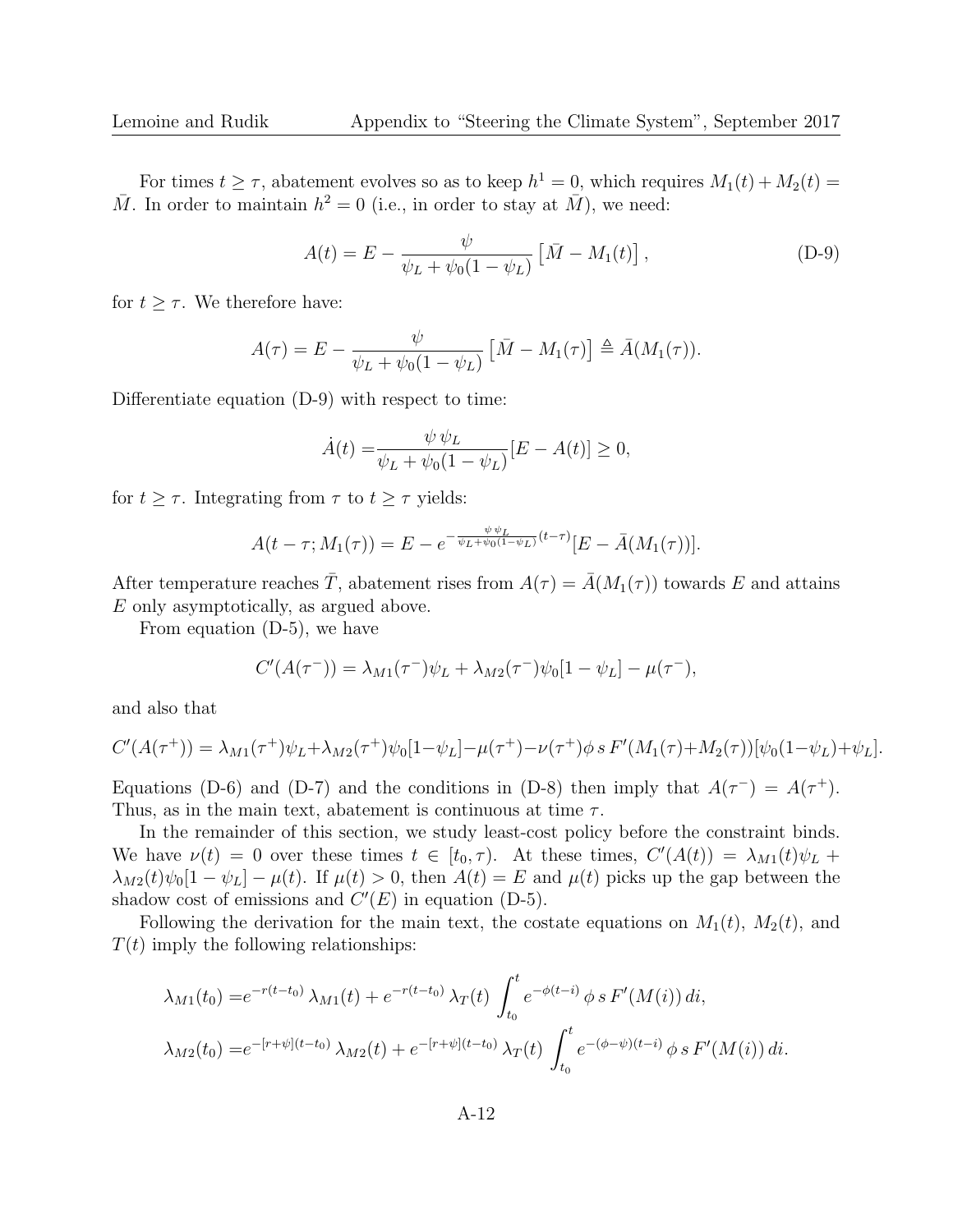These equations are exactly the same as in the main text, except with  $M_1(t)$  lacking a geometric decay component. We therefore see that inertia enters  $\lambda_{M1}(t)$  and  $\lambda_{M2}(t)$  in the same way as it entered  $\lambda_M(t)$  in the main text (modulo the geometric decay terms in the exponents). Further, equation (D-5) shows that marginal abatement cost (which defines the efficient emission tax) is linear in  $\lambda_{M1}(t)$  and  $\lambda_{M2}(t)$ , just as it was linear in  $\lambda_M(t)$  in the main text. The way that inertia affects the efficient tax on emissions is therefore qualitatively unchanged by the extension to the more realistic decay model of Golosov et al. (2014).

Write the cost of the remaining policy program at  $\tau$  as a function of  $\tau$  and  $M_1(\tau)$ :

$$
W(\tau, M_1(\tau)) = \int_{\tau}^{\infty} e^{-r(i-\tau)} C(A(i-\tau; M_1(\tau))) dt.
$$

Along a least-cost path, the costate variables must be<sup>12</sup>

$$
\lambda_{M1}(\tau^{+}) = \frac{\partial W(\tau, M_{1}(\tau))}{\partial M_{1}(\tau)} = \frac{\psi}{\psi_{L} + \psi_{0}(1 - \psi_{L})} \int_{\tau}^{\infty} e^{-\left(r + \frac{\psi \psi_{L}}{\psi_{L} + \psi_{0}(1 - \psi_{L})}\right)(i - \tau)} C'(A(i - \tau; M_{1}(\tau))) \, \mathrm{d}i
$$

and

$$
\lambda_{M2}(\tau^+) = \frac{\partial W(\tau, M_1(\tau))}{\partial M_2(\tau)} = 0.
$$

From equations  $(D-6)$  and  $(D-7)$  and the conditions in  $(D-8)$ , we then have:

$$
\lambda_{M1}(\tau^{-}) = \frac{\psi}{\psi_L + \psi_0(1 - \psi_L)} \int_{\tau}^{\infty} e^{-\left(r + \frac{\psi \psi_L}{\psi_L + \psi_0(1 - \psi_L)}\right)(i - \tau)} C'(A(i - \tau; M_1(\tau))) dt
$$
  
-  $\nu(\tau^{+}) \phi s F'(\bar{M}),$  (D-10)

$$
\lambda_{M2}(\tau^-) = -\nu(\tau^+) \phi s F'(\bar{M}). \tag{D-11}
$$

From equation (D-5), we then have:

$$
C'(\bar{A}(M_1(\tau))) = \psi_L \frac{\psi}{\psi_L + \psi_0(1 - \psi_L)} \int_{\tau}^{\infty} e^{-\left(r + \frac{\psi \psi_L}{\psi_L + \psi_0(1 - \psi_L)}\right)(i - \tau)} C'(A(i - \tau; M_1(\tau))) dt
$$
  
-  $[\psi_L + \psi_0[1 - \psi_L]] \nu(\tau^+) \phi s F'(\bar{M}),$  (D-12)

where we recognize that the abatement nonnegativity constraint does not bind at  $\tau$ . (Suppose the constraint did bind at  $\tau$ . We know that  $M_2(\tau) > 0$ , resulting in  $M_1 + M_2 < M$  in the

<sup>&</sup>lt;sup>12</sup>If we had instead defined  $\bar{A}$  as a function of  $M_2(\tau)$  and left  $M_1(\tau)$  as the residual, then we would obtain  $\lambda_{M1}(\tau^+) = 0$  and  $\lambda_{M2}(\tau^+) < 0$ , with the difference between them being the exact same as in the given analysis. We will see that it is the difference that matters, as  $\nu(\tau)$  will work to shift both multipliers' righthand limits to match their left-hand limits. The results needed for the numerics will therefore be unchanged, as the inferred value of  $\nu(\tau^+)$  will simply reflect whichever choice we make. However, the given presentation with both costate variables positive matches the reasonable assumption that the shadow costs should be positive.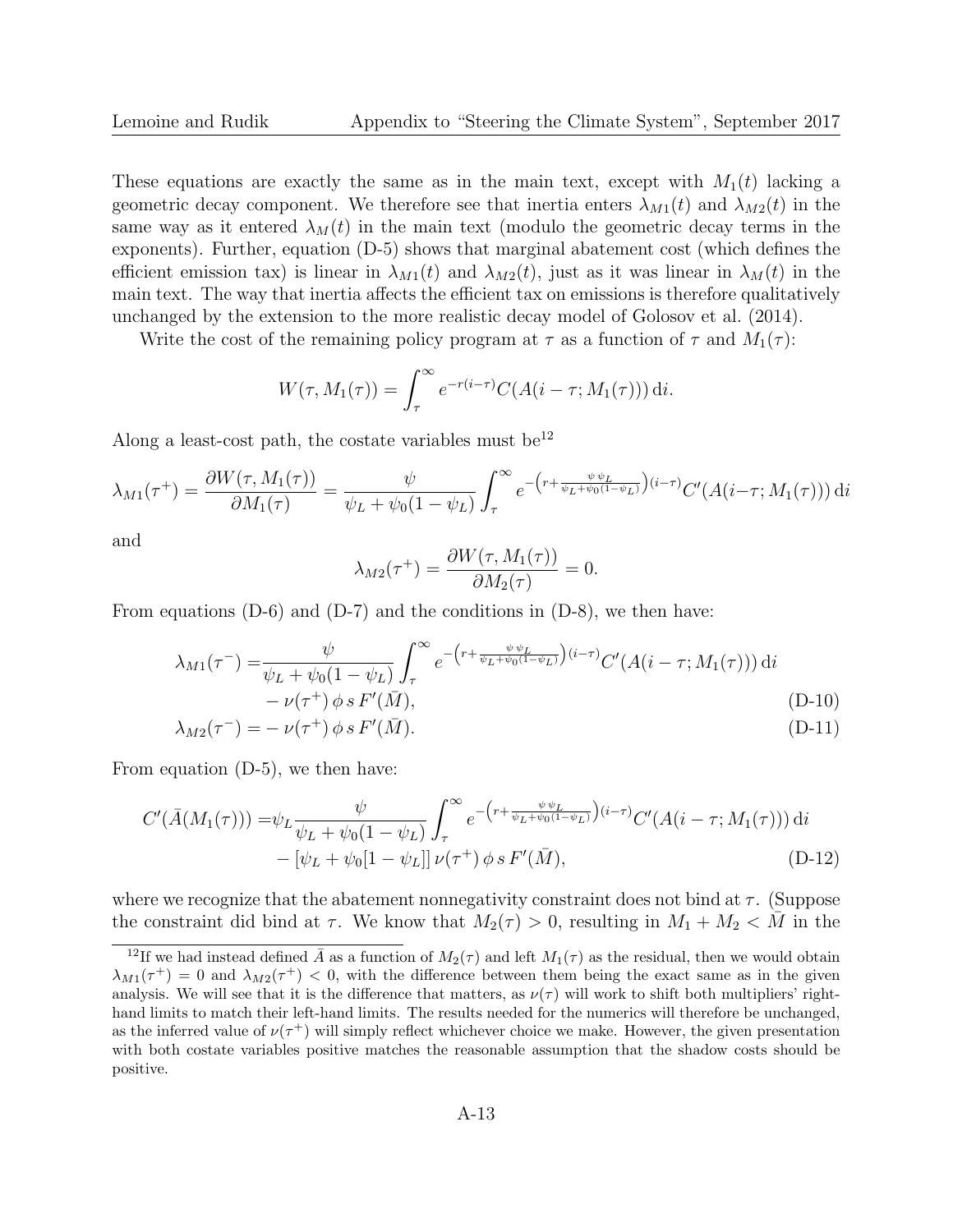next instant, but the efficient policy must maintain  $CO<sub>2</sub>$  at  $\overline{M}$ . The abatement nonnegativity constraint therefore cannot bind at  $\tau$ .)

To numerically solve the model, we guess  $\lambda_T(\tau^-)$  and  $M_1(\tau)$ . The guess for  $M_1(\tau)$  implies  $A(\tau)$ , which in turn implies  $\nu(\tau^+)$  from equation (D-12) and then  $\lambda_{M1}(\tau^-)$  and  $\lambda_{M2}(\tau^-)$  from equations (D-10) and (D-11).<sup>13</sup> We also know that  $T(\tau) = \overline{T}$  and  $M_2(\tau) = \overline{M} - M_1(\tau)$ . We solve the system backwards in time, stopping when either  $M_1(t)$  meets its initial condition or  $A(t) = E$ . In the latter case, we then simulate the system backwards from this new point, with  $\mu(t)$  starting at zero (its value at the latest time that the constraint binds).<sup>14</sup> The differential equation for  $\mu(t)$  comes from fixing  $A(t) = E$  and then differentiating equation (D-5) with respect to time. We simulate the system backwards in time with  $A(t) = E$ until we find a time at which  $\mu(t)$  once again reaches zero, which is where the constraint that  $E - A(t) \geq 0$  just started to bind. We then simulate the unconstrained system backwards in time from there, stopping when  $M_1(t)$  meets its initial condition. Once we have found a time when  $M_1(t)$  meets its initial condition, we check the initial conditions on  $M_2(t)$  and T(t). We iterate until we find values of  $\lambda_T(\tau^-)$  and  $M_1(\tau)$  that generate paths that satisfy these initial conditions.

### D.2 Hotelling policy

Now consider the Hotelling-like policy under the decay model of Golosov et al. (2014). Recall that this policy ignores the inertia in the climate system. In the main analysis, it minimizes the cost of meeting the constraint  $M(t) \leq M$  (while ignoring temperature), where M is the unique steady-state  $CO_2$  concentration implied by T. Here, we study the problem of constraining  $M_1(t) + M_2(t) \leq \overline{M}$ , while ignoring temperature. The Hotelling trajectory solves:

$$
\min_{A(\cdot)} \int_{t_0}^{\infty} e^{-r(t-t_0)} C(A(t)) dt
$$
\nsubject to  $\dot{M}_1(t) = \psi_L[E - A(t)],$   
\n
$$
\dot{M}_2(t) = \psi_0(1 - \psi_L)[E - A(t)] - \psi M_2(t),
$$
\n
$$
A(t) \leq E,
$$
\n
$$
M_1(t) + M_2(t) \leq \bar{M},
$$
\n
$$
M_1(t_0), M_2(t_0) \text{ given.}
$$

<sup>&</sup>lt;sup>13</sup>We approximate the integral in equation (D-12) by starting from near  $M_1(t) = \overline{M}$  and  $M_2(t) = 0$ , simulating backwards until reaching  $M_1(\tau)$ , and then using a Newton-Cotes formula to approximate the integral.

<sup>&</sup>lt;sup>14</sup>In general,  $\mu(t)$  need be only piecewise continuous, but continuity of  $A(t)$  here ensures continuity of  $\mu(t)$ . See Caputo (2005, Chapter 6).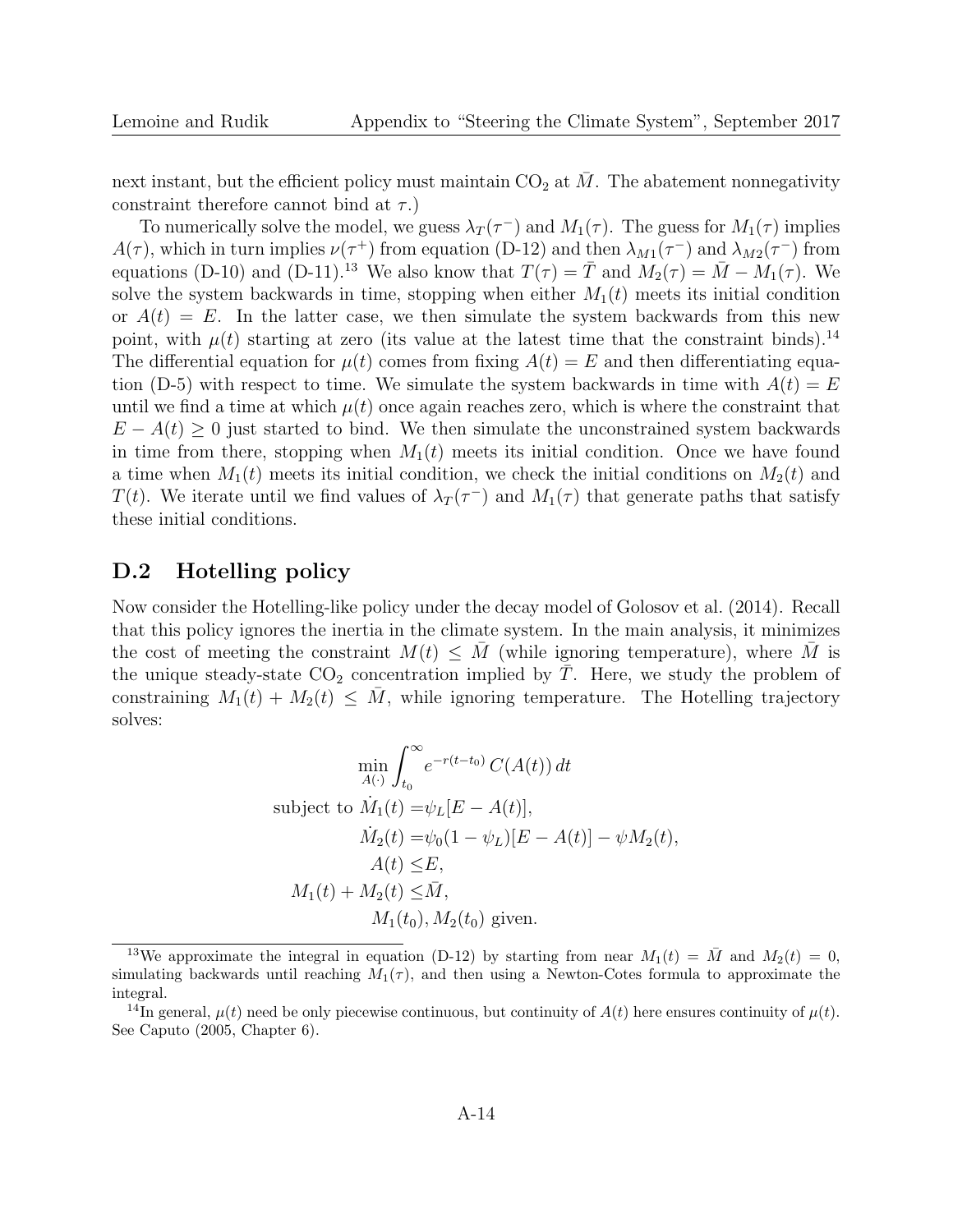Define:

$$
g^{0}(M_{1}(t), M_{2}(t), A(t)) = \overline{M} - M_{1}(t) - M_{2}(t) \ge 0,
$$
  

$$
g^{1}(M_{1}(t), M_{2}(t), A(t)) = -\dot{M}_{1}(t) - \dot{M}_{2}(t).
$$

The state constraint is now of order one. As in other cases we have studied, there will be a first time  $\tau$  at which the state constraint binds, and it will bind forever after that time under a least-cost policy. The current-value Hamiltonian is

$$
H(M_1(t),M_2(t),A(t),\lambda_{M1}(t),\lambda_{M2}(t))
$$
  
= $C(A(t)) + \lambda_{M1}(t) \psi_L[E - A(t)] + \lambda_{M2}(t) \{\psi_0[1 - \psi_L][E - A(t)] - \psi M_2(t)\}.$ 

The current-value Lagrangian is

$$
H[t] + \mu(t) [A(t) - E] + \nu(t) \{-[\psi_0(1 - \psi_L) + \psi_L][E - A(t)] + \psi M_2(t)\}.
$$

The necessary conditions for a maximum are (Hartl et al., 1995):

$$
C'(A(t)) = \lambda_{M1}(t)\psi_L + \lambda_{M2}(t)\psi_0[1 - \psi_L] - \mu(t) - \nu(t)[\psi_0(1 - \psi_L) + \psi_L],
$$
 (D-13)  
\n
$$
\lambda_{M1}(t) = r\lambda_{M1}(t),
$$
  
\n
$$
\lambda_{M2}(t) = [r + \psi]\lambda_{M2}(t) - \nu(t)\psi,
$$
  
\n
$$
\mu(t) \ge 0, A(t) - E \le 0, \mu(t)[A(t) - E] = 0,
$$
  
\n
$$
\nu(t)[\bar{M} - M_1(t) - M_2(t)] = 0, \quad \nu(t) \le 0, \quad \dot{\nu}(t) \ge r \nu(t),
$$
  
\n
$$
\lambda_{M1}(\tau^{-}) = \lambda_{M1}(\tau^{+}) - e^{r(\tau - t_0)} \eta_{M1},
$$
  
\n
$$
\lambda_{M2}(\tau^{-}) = \lambda_{M2}(\tau^{+}) - e^{r(\tau - t_0)} \eta_{M2},
$$
  
\n
$$
H[\tau^{-}] = H[\tau^{+}],
$$
 (D-15)

$$
\eta_x \le 0, \ \eta_x \le e^{-r(\tau - t_0)} \nu(\tau^+) \ \text{ for } x \in \{M1, M2\},\tag{D-16}
$$

along with the transition equations, the initial conditions on  $M_1(t)$  and  $M_2(t)$ , and the state constraint.

For times  $t \geq \tau$ , abatement evolves so as to keep  $g^1 = 0$ . This requirement generates the same post- $\tau$  policy path as in the previous subsection. Now consider whether abatement is continuous at  $\tau$ . Use equation (D-13) and substitute in from equations (D-14) and (D-15) to obtain:

$$
C'(A(\tau^+)) = C'(A(\tau^-)) + e^{r(\tau - t_0)} [\psi_L \eta_{M1} + \psi_0 (1 - \psi_L) \eta_{M2}] - (\psi_0 (1 - \psi_L) + \psi_L) \nu(\tau^+).
$$

The conditions in (D-16) then imply that abatement either jumps down at  $\tau$  (if either  $\eta_{M1}$  <  $e^{-r(\tau-t_0)}\nu(\tau^+)$  or  $\eta_{M2}$  <  $e^{-r(\tau-t_0)}\nu(\tau^+)$  or is continuous at  $\tau$  (if  $\eta_{M1} = \eta_{M2} =$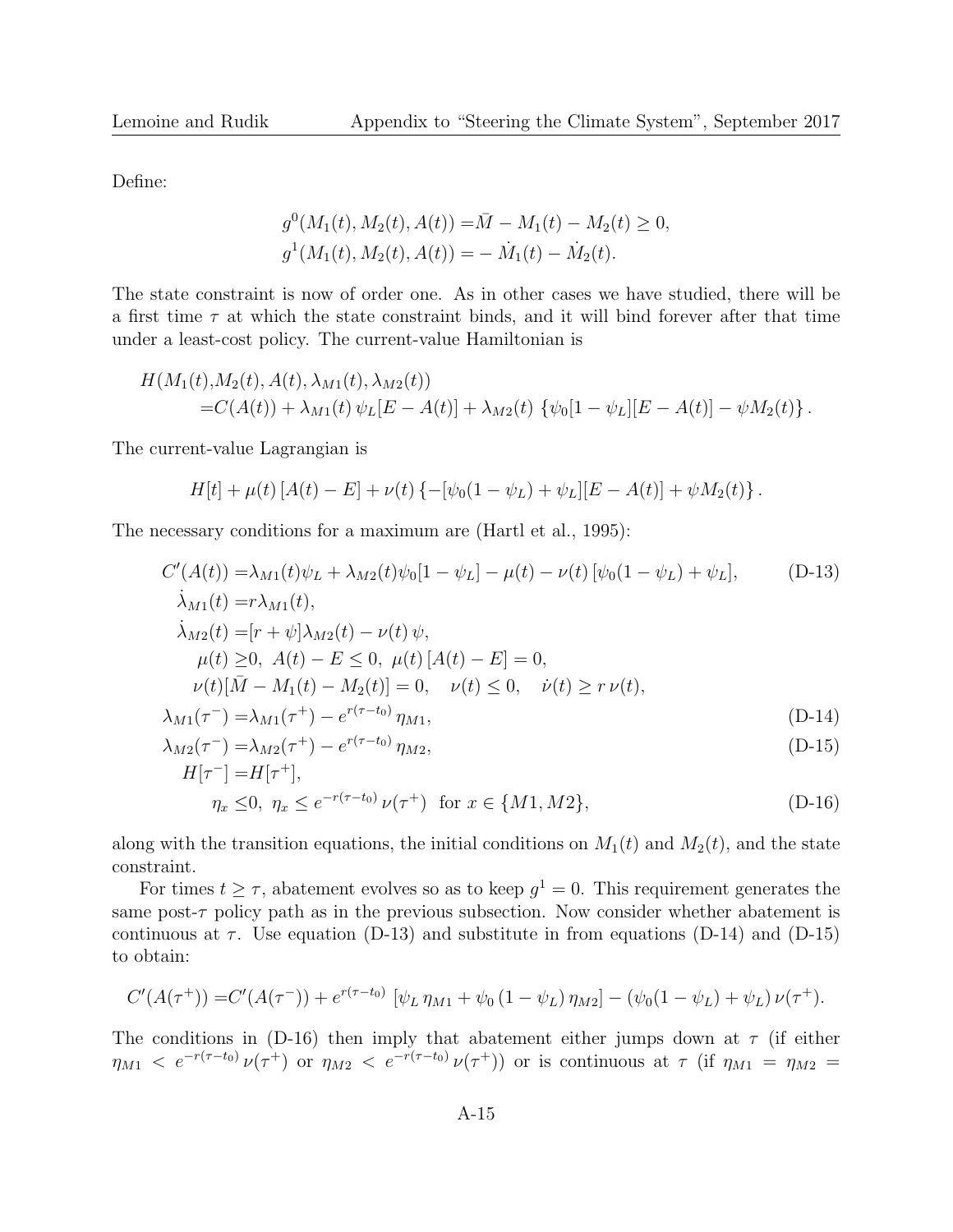$e^{-r(\tau-t_0)}\nu(\tau^+)$ . Assume that abatement jumps down at  $\tau$ . We then have:

$$
\dot{M}_1(\tau^-) + \dot{M}_2(\tau^-) = [\psi_L + \psi_0(1 - \psi_L)][E - A(\tau^-)] - \psi M_2(\tau^-)
$$
\n
$$
< [\psi_L + \psi_0(1 - \psi_L)][E - A(\tau^+)] - \psi M_2(\tau^-)
$$
\n
$$
= [\psi_L + \psi_0(1 - \psi_L)][E - A(\tau^+)] - \psi M_2(\tau^+)
$$
\n
$$
= \dot{M}_1(\tau^+) + \dot{M}_2(\tau^+)
$$
\n
$$
= 0.
$$

Therefore, if abatement jumps down at  $\tau$ , then  $\dot{M}_1(\tau^-) + \dot{M}_2(\tau^-) < 0$ , which would imply that total CO<sub>2</sub> is declining towards  $\overline{M}$  and thus that  $M_1(t) + M_2(t) > \overline{M}$  for some time  $t < \tau$ . But this would violate the state constraint. We have a contradiction. As a result, abatement must be continuous at  $\tau$  and  $\eta_{M1} = \eta_{M2} = e^{-r(\tau - t_0)} \nu(\tau^+).$ 

The remaining analysis and the numerical methods are directly analogous to the previous subsection. Note that each shadow cost increases exponentially for  $t \in (t_0, \tau)$ . We therefore recover a Hotelling-like trajectory, modified for this decay model.

#### D.3 Numerical example

We now extend the numerical example from the main text to the decay model of Golosov et al. (2014). Figure D1 depicts the least-cost paths for emissions, temperature, each stock of carbon dioxide, and the emission tax implied by a 2 degree Celsius temperature constraint, along with the "Hotelling" paths generated by constraining  $M(t) \leq M$ . This figure is the analogue of Figure 1 in the main text. As in the main text, we see that the Hotelling policy reduces emissions more aggressively than does the least-cost policy.<sup>15</sup> Temperature therefore increases more slowly under the Hotelling tax trajectory and only asymptotically approaches the constraint  $T^{\text{}}$  (top right). As expected, the new decay model requires more substantial reductions in emissions than did the geometric decay model of the main text (top left). In particular, we now see that the nonnegativity constraint on net emissions binds throughout the twenty-second century. Around the year 2275 (past the end of the plot), the nonnegativity constraint stops binding. Abatement reaches  $A(\tau)$  and temperature reaches  $\overline{T}$  very shortly thereafter.

As in the main text, we see that the policymaker takes advantage of inertia to allow total  $CO<sub>2</sub>$  to overshoot M, but now the magnitude of overshoot is reduced (bottom left). The dotted lines show that the overshoot is due entirely to the decaying stock  $M_2(t)$ . The non-decaying stock  $M_1(t)$  cannot overshoot because it can never decline.

The bottom-right panel shows that the least-cost emission tax increases until abatement is equal to business-as-usual emissions. At this point, there are no more net emissions and abatement cannot rise further. The least-cost path increases slower than exponentially: the

<sup>&</sup>lt;sup>15</sup>The kink in emissions under the Hotelling trajectory is due to reaching  $\overline{M}$ .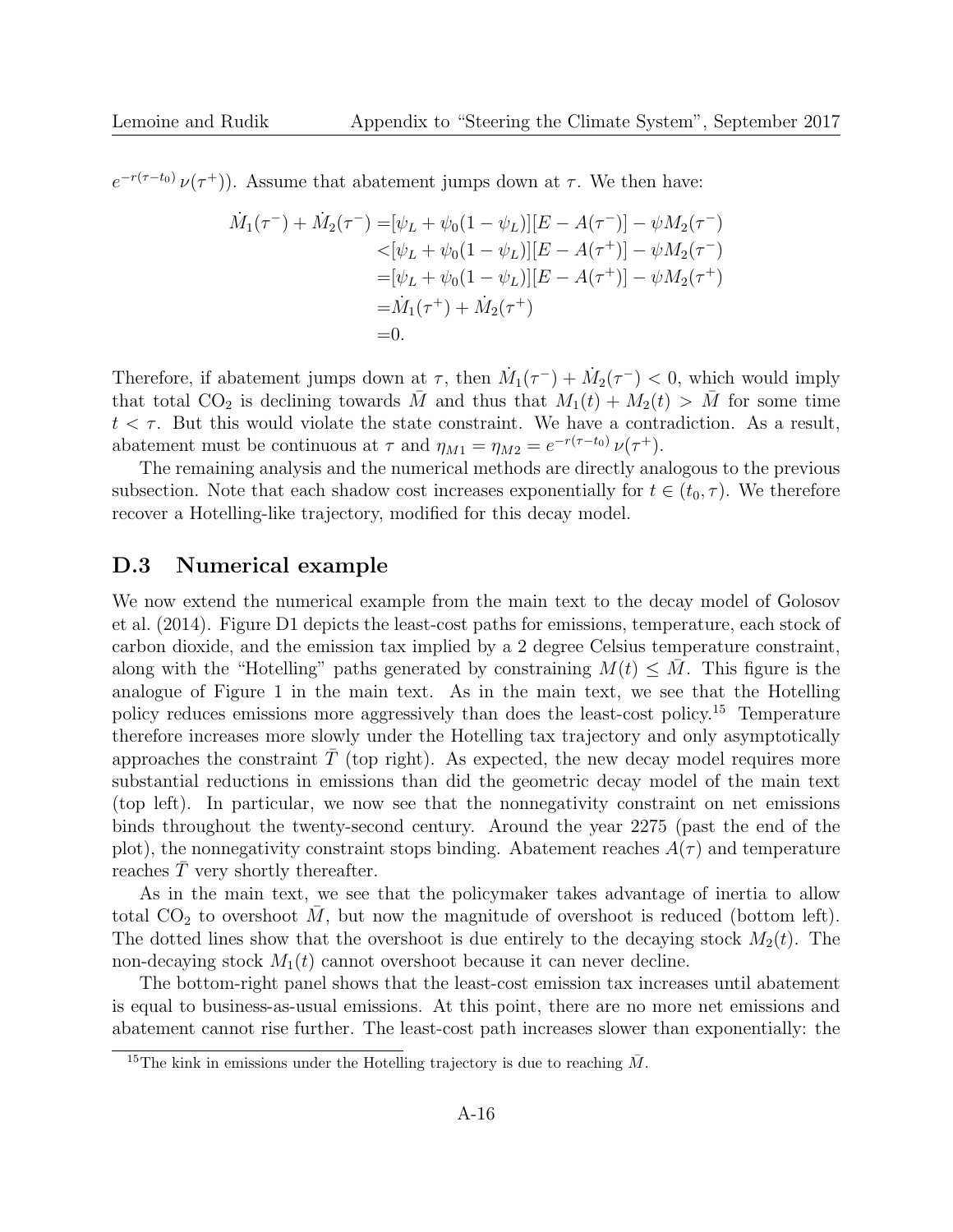

Figure D1: The least-cost trajectories (solid lines) for emissions, temperature,  $CO_2$ , and the carbon price for a temperature limit of  $\overline{T} = 2$ °C, using the carbon model of Golosov et al. (2014). Also, the conventional Hotelling-like paths (dashed lines), which are also the least-cost paths for the corresponding  $CO<sub>2</sub>$  constraint.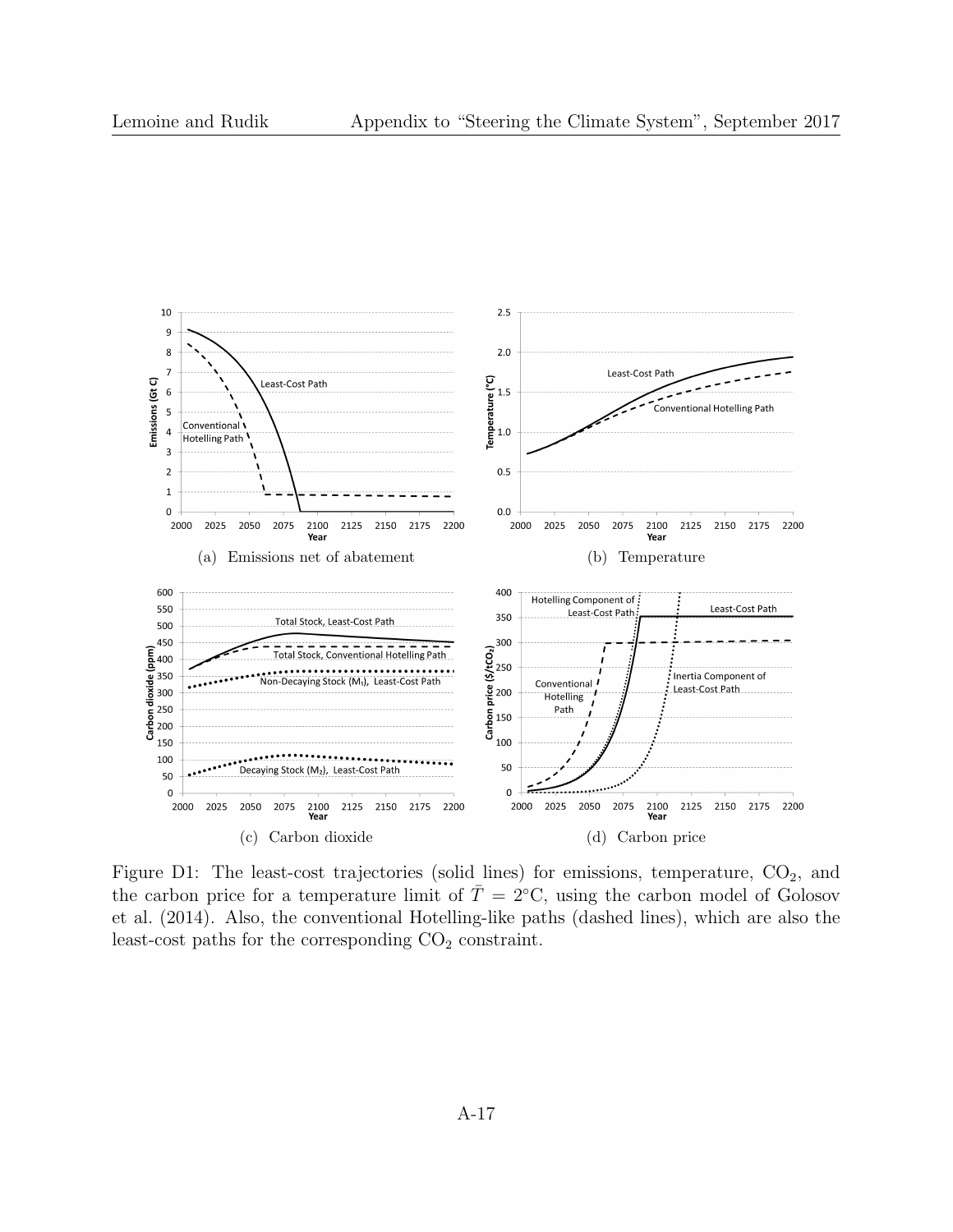exponentially increasing Hotelling component (dotted) of the least-cost tax quickly exceeds the actual least-cost tax. Prior to reaching the maximum allowed value for abatement, the least-cost path is equal to its Hotelling component minus its inertia component. After reaching that maximum allowed value, the shadow value of the constraint accounts for the gap between the maximum allowed emission tax and the emission tax implied by the Hotelling and inertia components. We see that the inertia component becomes large around the same time that the constraint on net emissions begins to bind. This growing inertia component works to offset the exponentially increasing Hotelling component. At first, the gap between the maximum allowed emission tax and the shadow cost of emissions (which is the Hotelling component minus the inertia component) grows. This means that the shadow value of the constraint grows after it first binds. However, as the inertia component grows, that gap shrinks. The shadow value of the constraint then also begins declining, eventually falling back to zero. At that time (past the end of the plot), the constraint stops binding and temperature soon reaches  $T$ .

Table D1 is the analogue of Table 1 in the main text. The new decay model restricts the policymaker much more severely than did the geometric decay model: some fraction of  $CO<sub>2</sub>$ now persists forever, so the policymaker must reduce emissions more aggressively to make up for the reduction in natural decay. Accordingly, all temperature limits imply a much more expensive policy than estimated in the main text. The conventional Hotelling trajectory is now around three times as expensive as the least-cost trajectory. In the main text's setting, recognizing the climate system's inertia saved a bit over \$2 trillion in unnecessary costs when the temperature limit was 2 degrees Celsius. Here the savings are even greater: almost \$13 trillion. The new decay setting increases the magnitude of spending and also the gains from getting policy right. As in the main text, recognizing inertia allows the policymaker to use a smaller emission tax in early years, reducing the initial emission tax to less than onethird of the Hotelling value when the temperature limit is 2 degrees Celsius. The emission tax still eventually reaches a higher level along the least-cost path than along the Hotelling path, but the percentage increase in the peak emission tax was greater in the main text's setting because there  $CO<sub>2</sub>$  was able to overshoot its steady-state level by a larger amount. In contrast, the presence of a permanent  $CO<sub>2</sub>$  stock here forces the policymaker to be less aggressive in overshooting the steady state level of  $CO<sub>2</sub>$ .

Finally, while cumulative abatement over an infinite horizon is now fixed by the temperature limit, recognizing inertia does still allow the policymaker to reduce cumulative abatement over the next 200 years. The savings in the next 200 years' cumulative abatement are of roughly similar magnitudes as in the main text's setting, even though the required abatement is about twice as great. Therefore the savings as a percentage of cumulative abatement are much smaller here than in the main text's setting. Finally, note that because cumulative abatement over an infinite horizon is now fixed by  $T$ , the monetary savings from using the least-cost path must ultimately be driven by discounting in the new decay setting.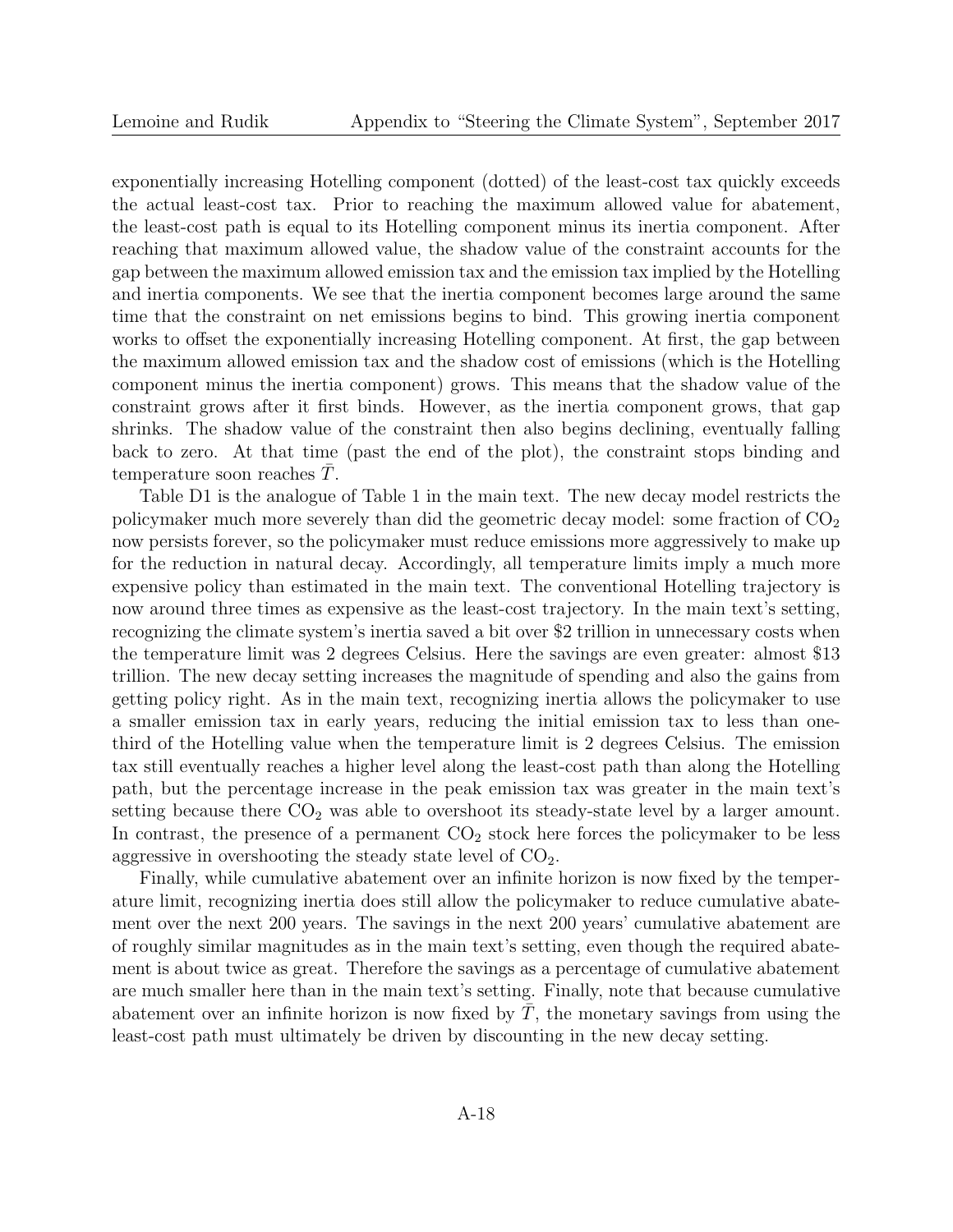Table D1: The present cost of each policy program, the initial carbon prices, the peak carbon prices, and cumulative abatement over the next 200 years, using the carbon model of Golosov et al. (2014).

|                                                                            |        | Temperature limit $({}^{\circ}C)$ |      |  |
|----------------------------------------------------------------------------|--------|-----------------------------------|------|--|
|                                                                            | 2      | 2.5                               | 3    |  |
| Cost of efficient path from $2005-2205$ (\$billion)                        | 6,750  | 1,046                             | 130  |  |
| Cost of Hotelling path from 2005–2205 (\$billion)                          | 19,397 | 3,994                             | 686  |  |
| $CO2$ price along the efficient path in 2005 (\$/tCO <sub>2</sub> )        | 3.91   | 0.59                              | 0.07 |  |
| $CO2$ price along the Hotelling path in 2005 (\$/tCO <sub>2</sub> )        | 12.24  | 2.35                              | 0.39 |  |
| Peak $CO_2$ price along the efficient path $(\frac{4}{\text{C}})$          | 353    | 353                               | 353  |  |
| Peak $CO_2$ price along the Hotelling path ( $\frac{\sqrt{2}}{\sqrt{2}}$ ) | 305    | 289                               | 271  |  |
| Abatement from 2005–2205 along the efficient path (Gt C)                   | 1,474  | 1,147                             | 778  |  |
| Abatement from 2005–2205 along the Hotelling path (Gt C)                   | 1,551  | 1,281                             | 986  |  |

### E Nonstationary business-as-usual emissions

We now relax the assumption that business-as-usual emissions are constant. Let these emissions evolve exogenously, as  $E(t)$ . It is easy to see that the only necessary condition that changes in an interesting way is the condition that  $h^2 = 0$ , which gave us  $A(\tau)$ .<sup>16</sup> Our qualitative conclusions about the role of inertia in least-cost policy are therefore unchanged. The new condition that  $h^2 = 0$  now pins down  $A(t)$  for  $t \geq \tau$  as

$$
A(t) = E(t) - \delta(\bar{M} - M_{pre}).
$$

We model the emission nonnegativity constraint as in Section D, which modifies the Maximum Principle's necessary condition to

$$
C'(A(t)) = \lambda_M(t) - \mu(t) - \nu(t)\phi \, s \, F'(M(t)), \tag{E-17}
$$

with  $\mu(t) \geq 0$ ,  $A(t) - E(t) \leq 0$ , and  $\mu(t) [A(t) - E(t)] = 0$ .

To numerically solve this nonstationary setting, we guess  $\tau$  and  $\lambda_T(\tau^-)$ . The guess for  $\tau$ gives us  $A(\tau)$  and thus  $\lambda_M(\tau^-)$ . We know  $M(\tau) = \overline{M}$  and  $T(\tau) = \overline{T}$ . We solve the system

<sup>&</sup>lt;sup>16</sup>Note in particular that  $h^0$ ,  $h^1$ , and  $h^2$  are unchanged except for the dependence of E on t in  $h^2$ . Even though we now have explicit time dependence in the problem, the other necessary conditions for a least-cost trajectory are unchanged because, from Hartl et al. (1995), the only partial derivatives with respect to time that would matter are those of  $h^0$  and  $h^1$ , which are still zero.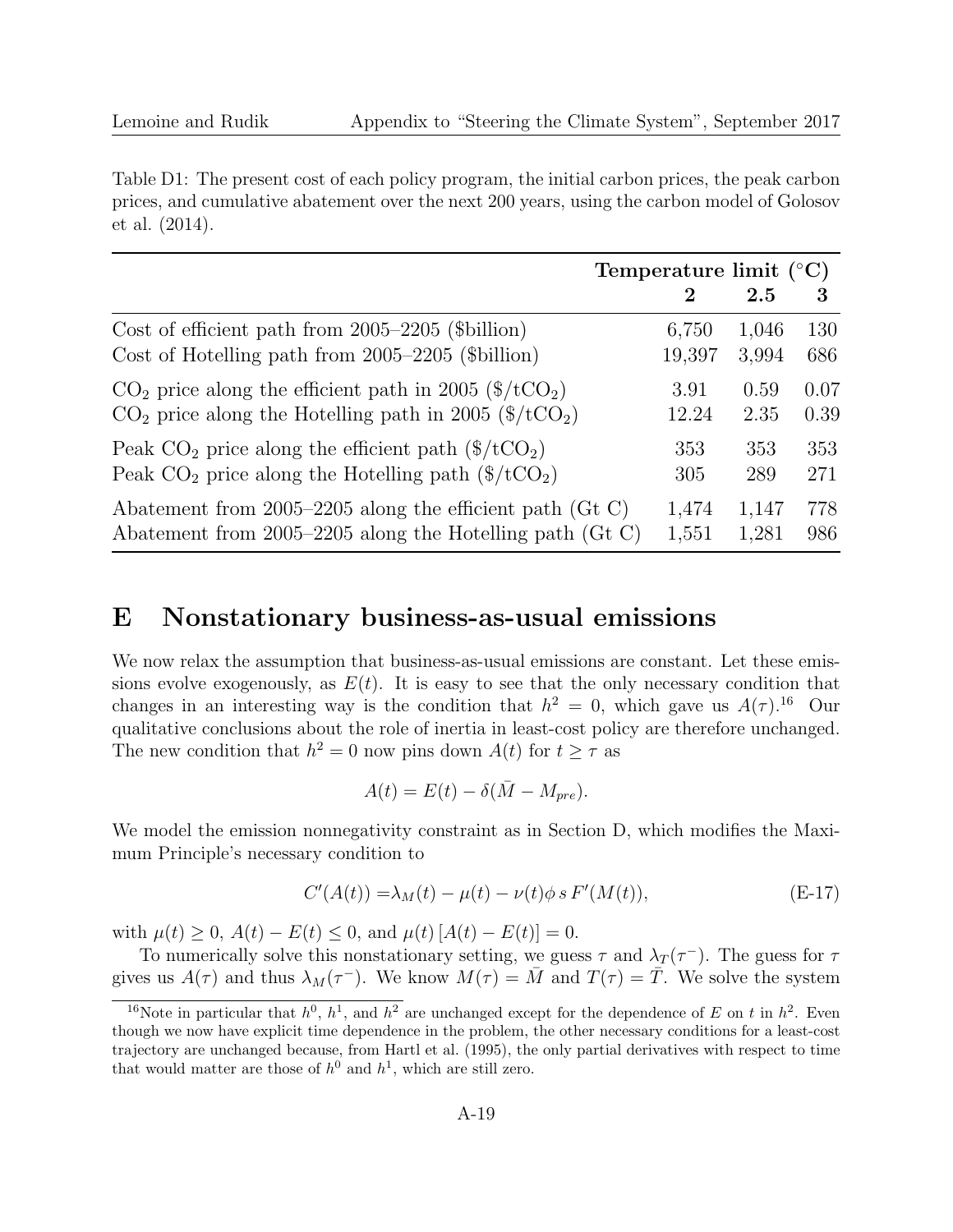backwards until reaching either time  $t_0$  or a time when the nonnegativity constraint on net emissions binds. In the latter case, we then simulate the constrained system backwards until the shadow value of the constraint returns to zero (or to time  $t_0$ , whichever is later), and then simulate the unconstrained system backwards to time  $t_0$ .<sup>17</sup> During the interval for which the constraint binds, the shadow value of the constraint evolves according to the differential equation found by differentiating equation (E-17). Once we have reached  $t_0$ , we compare  $T(t_0)$  and  $M(t_0)$  to  $T_0$  and  $M_0$ . We iterate until our guesses for  $\tau$  and  $\lambda_T(\tau^-)$  yield paths that satisfy the initial conditions.

We calibrate the evolution of business-as-usual emissions to total  $CO<sub>2</sub>$  emissions in the DICE model, with investment optimized and abatement fixed at zero. This calibration yields the following relationship for business-as-usual emissions, with emissions in Gt C and time in years:

$$
E(t) = 9.9662 e^{0.0068(t - t_0)}.
$$

This calibration has business-as-usual emissions increasing over time.

Figure E2 is the analogue of Figure 1 in the main text. We see that the least-cost path now has net emissions increase over the next 50 years, as business-as-usual emissions increase faster than does abatement (top left). However, abatement ramps up quickly near the end of the century, so that net emissions fall rapidly and the nonnegativity constraint begins to bind early in the next century. As in all other cases, the Hotelling policy abates emissions too aggressively over the next decades. As a result, temperature increases faster under the least-cost policy trajectory (top right).  $CO<sub>2</sub>$  overshoots its steady-state level M by a larger amount than in the setting with stationary emissions (bottom left). Finally, the bottom right panel shows the efficient emission tax and its components. As in Figure D1, the shadow cost of emissions along the least-cost trajectory is the difference between the Hotelling and inertia components. The efficient emission tax equals this shadow cost as long as the nonnegativity constraint on net emissions does not bind, and once that constraint binds, the shadow value of the constraint picks up the difference between the shadow cost of emissions and the maximal allowed emission tax. Once the constraint begins binding, its shadow value grows, but its shadow value eventually falls as the inertia component becomes larger relative to the Hotelling component (which makes the shadow cost of emissions fall back towards the maximal allowed emission tax). After the constraint ceases to bind, abatement quickly moves to  $A(\tau)$  and temperature reaches  $\bar{T}$ .<sup>18</sup>

<sup>17</sup>See Section D for more on handling this constraint.

<sup>&</sup>lt;sup>18</sup>Note that the efficient emission tax declines during the period in which the nonnegativity constraint binds and also in the period after  $\tau$ , during which abatement holds CO<sub>2</sub> at  $\overline{M}$ . In these intervals, the change in abatement is exactly equal to the change in emissions  $(A(t) = \dot{E}(t))$ . From equation (C-4), marginal abatement cost changes over these intervals in proportion to  $(a_2-1) A(t)/A(t)-a_2 E(t)/E(t)$ . Thus, marginal abatement cost (but not total abatement cost) declines over these intervals if  $a_2[E(t) - A(t)] - E(t) \leq 0$ , which holds as long as  $A(t)$  is not too much smaller than  $E(t)$ . Allowing Y to increase with business-as-usual emissions in equation (C-4) would introduce a force that would make marginal abatement cost more likely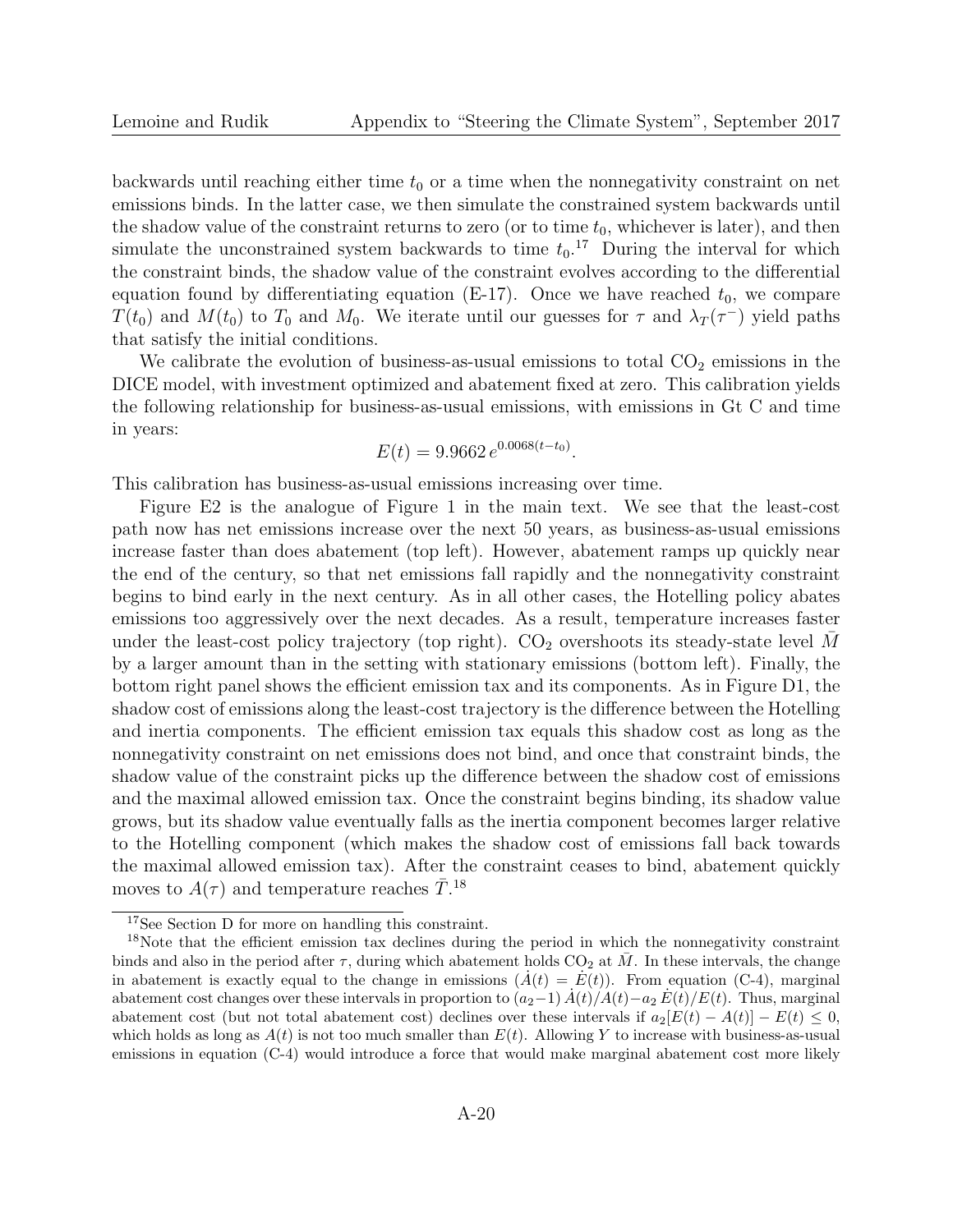

Figure E2: The least-cost trajectories (solid lines) for emissions, temperature,  $CO_2$ , and the carbon price for a temperature limit of  $\overline{T} = 2$ °C, with business-as-usual emissions increasing over time. Also, the conventional Hotelling-like paths (dashed lines), which are also the least-cost paths for the corresponding  $CO<sub>2</sub>$  constraint.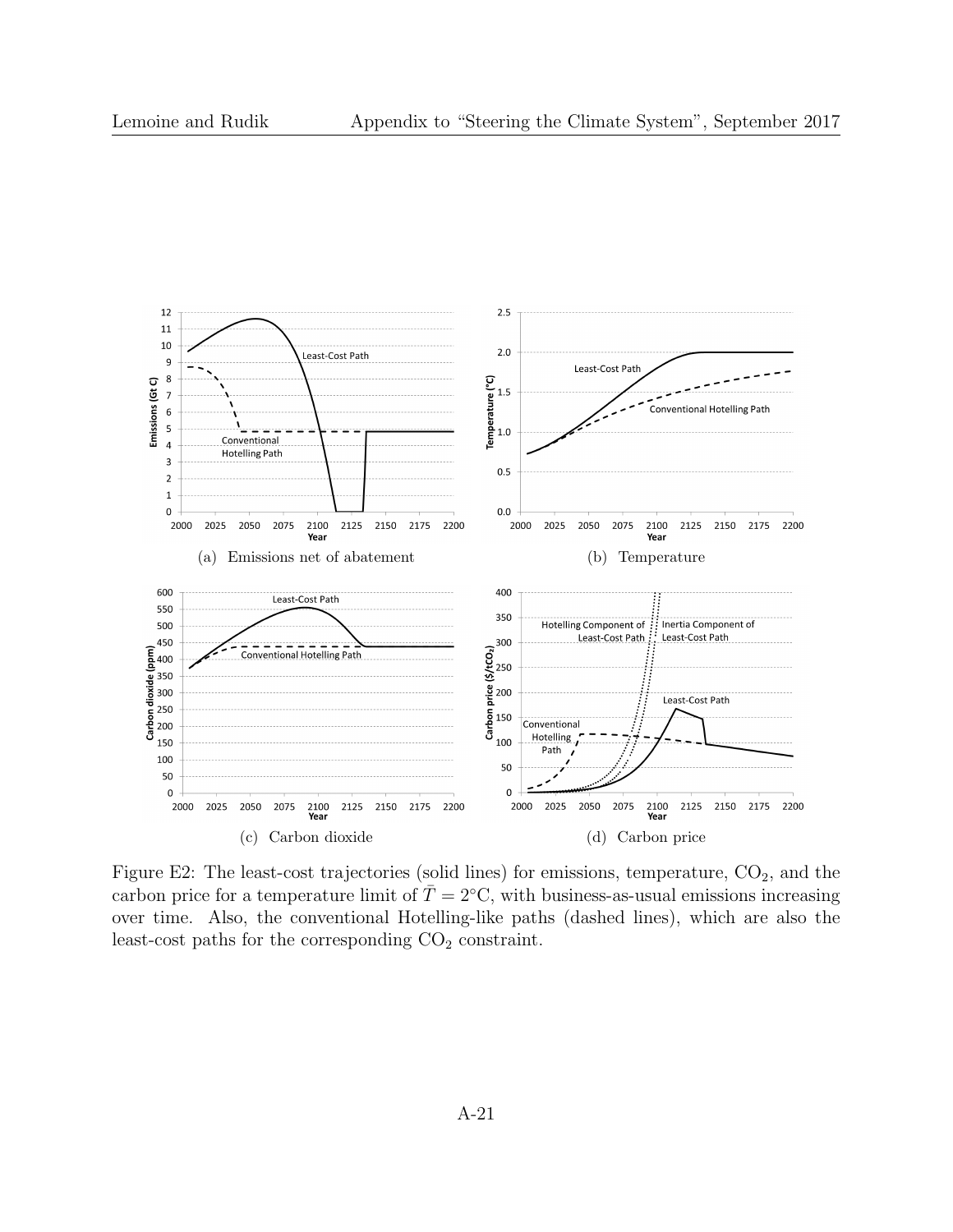Table E2: The present cost of each policy program, the initial carbon prices, the peak carbon prices, and cumulative abatement over the next 200 years, with business-as-usual emissions increasing over time.

|                                                                           |          | Temperature limit $({}^{\circ}C)$ |       |  |
|---------------------------------------------------------------------------|----------|-----------------------------------|-------|--|
|                                                                           | $\bf{2}$ | 2.5                               | 3     |  |
| Cost of efficient path from 2005–2205 (\$billion)                         | 604      | 122                               | 26    |  |
| Cost of Hotelling path from 2005–2205 (\$billion)                         | 5,489    | 1,475                             | 379   |  |
| $CO2$ price along the efficient path in 2005 (\$/tCO <sub>2</sub> )       | 0.65     | 0.10                              | 0.02  |  |
| $CO2$ price along the Hotelling path in 2005 (\$/tCO <sub>2</sub> )       | 8.38     | 1.57                              | 0.28  |  |
| Peak $CO_2$ price along the efficient path $(\$/tCO_2)$                   | 168      | 138                               | 114   |  |
| Peak $CO_2$ price along the Hotelling path $(\frac{4}{\text{C}})\text{C}$ | 117      | 88                                | 69    |  |
| Abatement from 2005–2205 along the efficient path (Gt C)                  | 2,879    | 2,410                             | 1,931 |  |
| Abatement from 2005–2205 along the Hotelling path (Gt C)                  | 3,167    | 2,783                             | 2,384 |  |

Table E2 is the analogue of Table 1 in the main text. Unsurprisingly, having businessas-usual emissions increase exogenously raises the total cost of the policy program, though policy is still cheaper than in Section D where we used the carbon model of Golosov et al. (2014). The savings from using the least-cost policy are now greater than in the main text, so that ignoring inertia now costs almost \$5 trillion under a 2 degree Celsius target (as opposed to just over \$2 trillion in the main text). We again see that the least-cost policy uses a much lower initial carbon price and a much greater peak carbon price than does the Hotelling policy. Assuming that business-as-usual emissions increase exogenously leads to greater cumulative abatement under either policy. However, we see that using the least-cost policy instead of the Hotelling policy now reduces cumulative abatement by an even greater amount than in the main text's setting with stationary business-as-usual emissions.

# F Alternate degrees of inertia and discounting

Figure F3 shows how the strength of inertia (left column) and the choice of discount rate (right column) affect the least-cost trajectories for achieving a 2◦C temperature limit. Reducing inertia (i.e., increasing  $\phi$ ) means that the least-cost policy has to reduce emissions faster in order to avoid  $T$ : temperature increases faster than in the baseline case even as

to be increasing over these two intervals.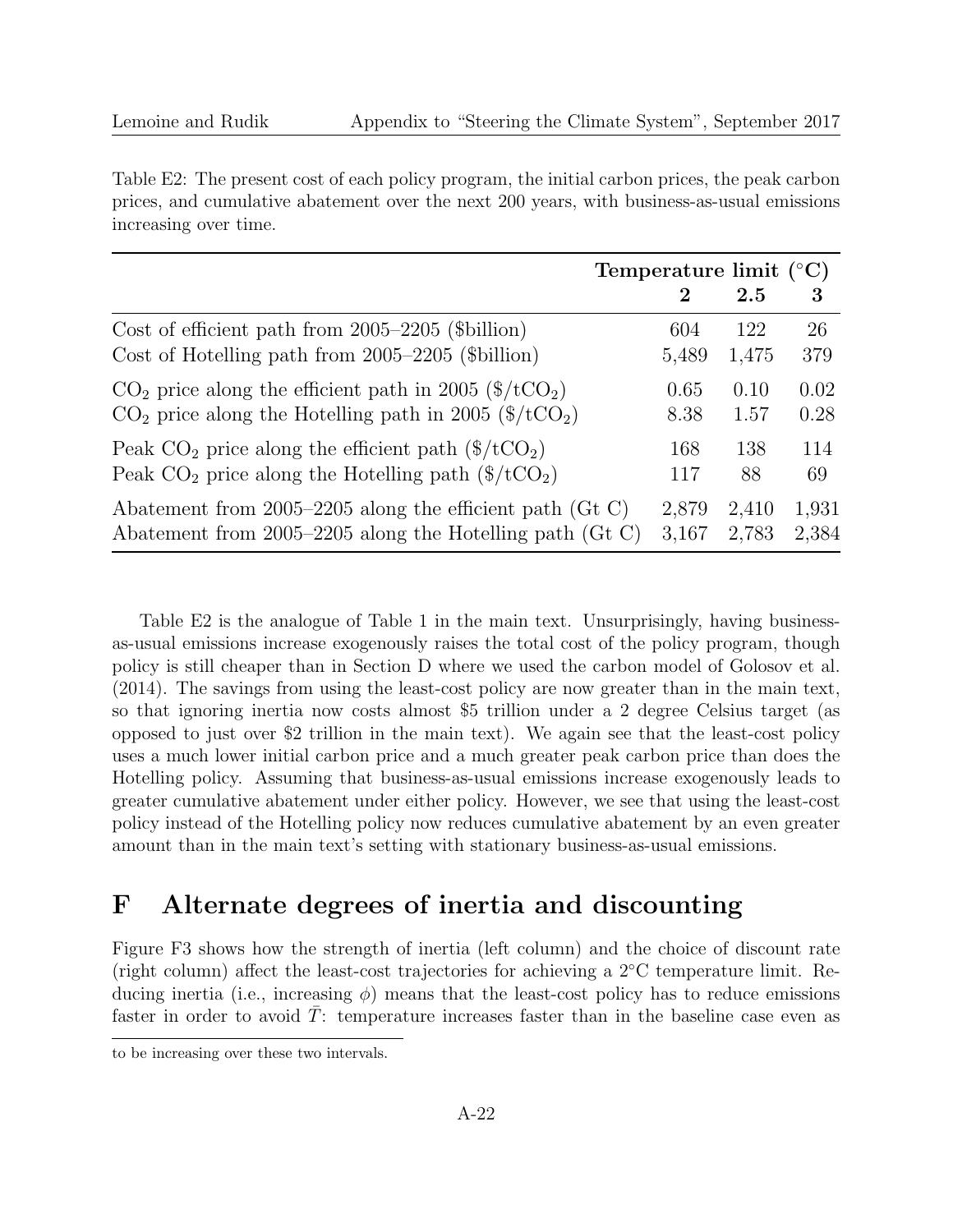$CO<sub>2</sub>$  follows a lower trajectory (dashed lines). In contrast, increasing inertia (i.e., reducing  $\phi$ ) means that the effect of current CO<sub>2</sub> on temperature is delayed even further. The initial portion of the emission price trajectory is therefore lower and, in line with our analytic results, flatter.  $CO_2$  now peaks over 100 ppm above  $\overline{M}$  (dotted lines) even as temperature remains further from  $T$ . However, even though increasing inertia lowers the initial carbon price, it does strongly raise the eventual peak carbon price (beyond the end of the plotted period) because the high degree of overshoot in  $CO<sub>2</sub>$  requires more aggressive abatement in order to return to  $M$ .

The right column of Figure F3 shows the implications of reducing the annual consumption discount rate from the value of 5.5% used in DICE-2007 to the value of 1.4% used in Stern (2007). By raising the present cost of each unit of future abatement, the lower discount rate flattens the carbon price trajectory, which raises this century's carbon prices and lowers the next century's carbon prices. The initially higher carbon prices imply greater abatement early on, which lowers both the  $CO<sub>2</sub>$  and temperature trajectories. By increasing the present cost of future abatement, the lower discount rate reduces the economic importance of inertia. The more that  $CO_2$  overshoots M, the more abatement will eventually be needed to bring it back down to  $\overline{M}$  before temperature reaches  $\overline{T}$  (i.e., the higher the spike in the carbon price seen in the figures' bottom rows). As a result, the least-cost  $CO<sub>2</sub>$  trajectory overshoots M by only around 50 ppm under the lower discount rate, less than two-thirds of the overshoot under the higher discount rate, and the policy path is less peaked than with the higher discount rate.

## G Phase portrait analysis

We now return to the setting and results of the main text. We construct conditional phase portraits for  $t < \tau$  in order to better understand the evolution of abatement and  $CO_2$  along a least-cost trajectory. Figure G4 depicts conditional phase portraits for a period with low temperature (top panel) and for a period with high temperature (bottom panel). These two snapshots correspond, respectively, to the early part of this century and to sometime late in this century or early in the next. The emission price  $(\lambda_M)$  is on the vertical axes, and  $CO_2$  $(M)$  is on the horizontal axes. Let  $a(\cdot)$  denote the inverse of marginal abatement cost, so that  $A(t) = a(\lambda_M(t))$ . By the properties of  $C(\cdot)$ , we have that  $a(0) = 0$  and  $a'(\cdot) > 0$ .

In each panel, the downward-sloping solid curve depicts, from equation (1), the Mnullcline:

$$
M(t)|_{\dot{M}(t)=0} = \frac{1}{\delta} [E - a(\lambda_M(t))] + M_{pre}.
$$

At these combinations of  $CO<sub>2</sub>$  and abatement, the  $CO<sub>2</sub>$  concentration is stationary. Decay increases in  $CO<sub>2</sub>$ , so higher levels of  $CO<sub>2</sub>$  become stationary at lower levels of abatement. This curve is linear if abatement cost is quadratic. The downward-sloping dashed curve in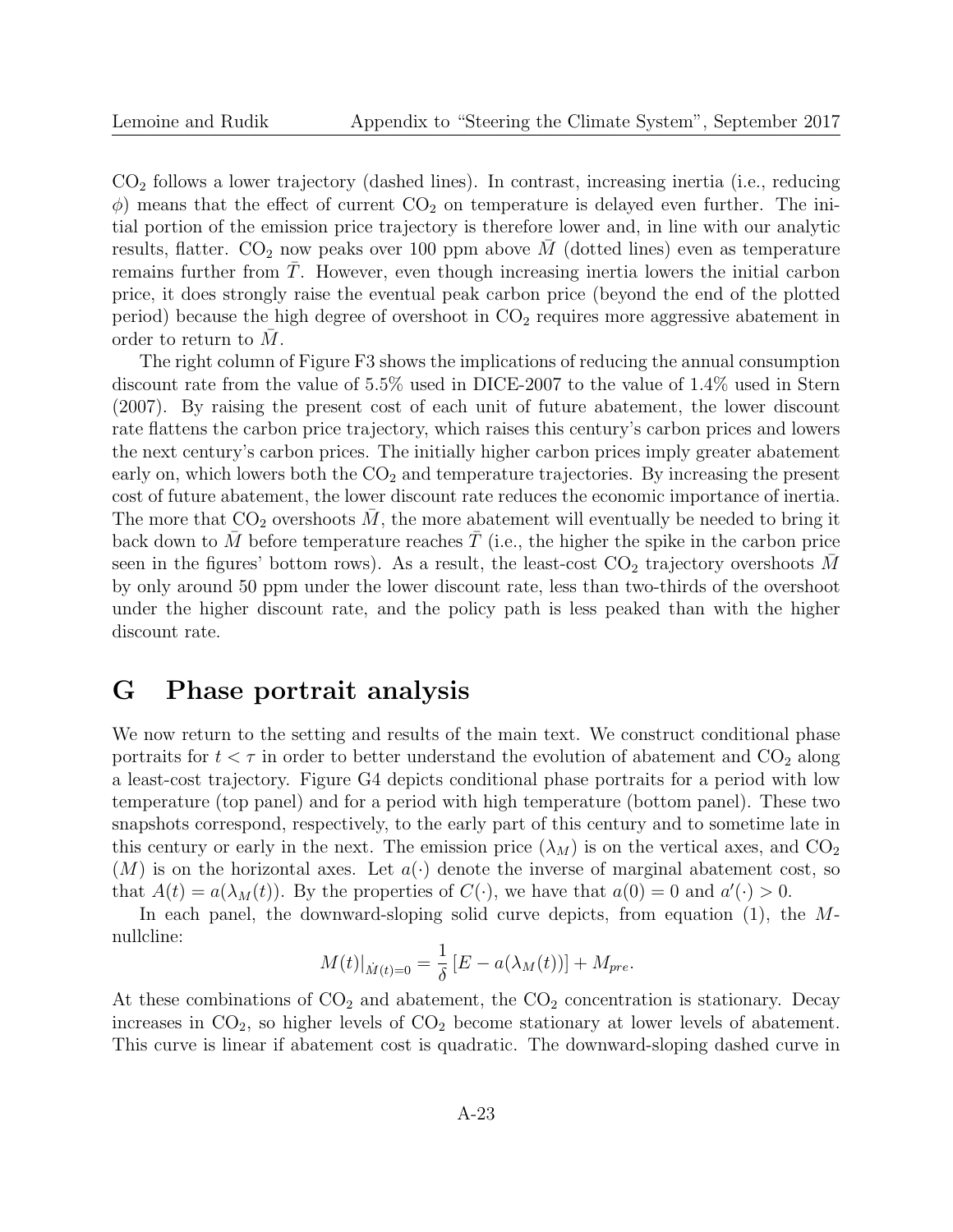

Figure F3: The least-cost trajectories for temperature,  $CO<sub>2</sub>$ , and the carbon price for a temperature limit of  $\overline{T} = 2$ °C. The solid lines show the paths under the baseline calibration. In the left column, dashed lines double  $\phi$  to 0.0182 and dotted lines halve  $\phi$  to 0.0046 (from the baseline value of 0.0091). In the right column, dashed lines lower  $r$  to 0.014 (from the baseline value of 0.055).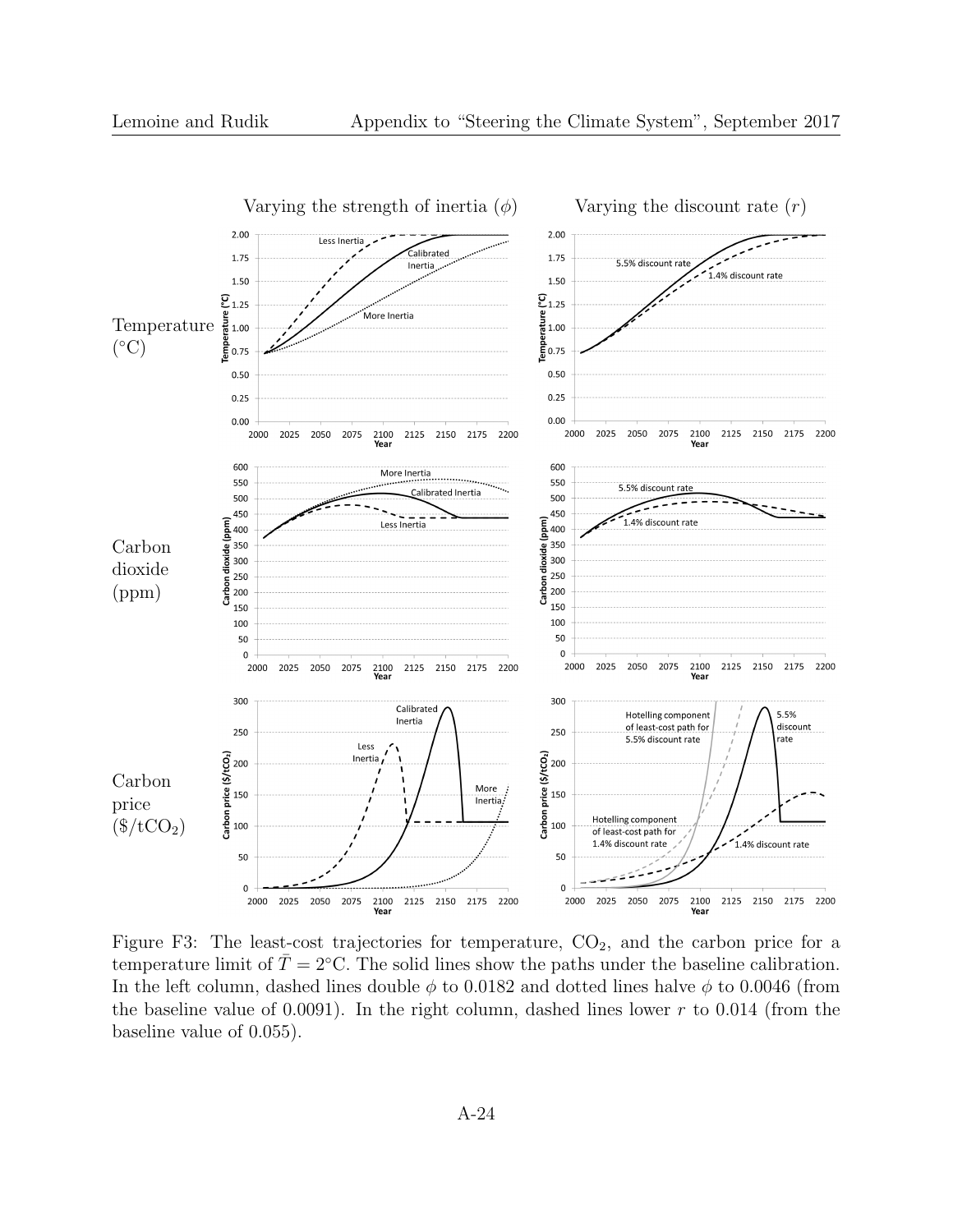

Figure G4: Phase portraits conditional on  $\lambda_T$  and  $t < \tau$ . Solid curves give the M-nullclines, dashed curves give the  $\lambda_M$ -nullclines, dotted curves depict least-cost trajectories, and arrows give the direction of motion in each sector. The top panel corresponds to a case with  $T(t)$ sufficiently far below  $\overline{T}$ , and the bottom panel corresponds to a case with  $T(t)$  closer to  $\overline{T}$ .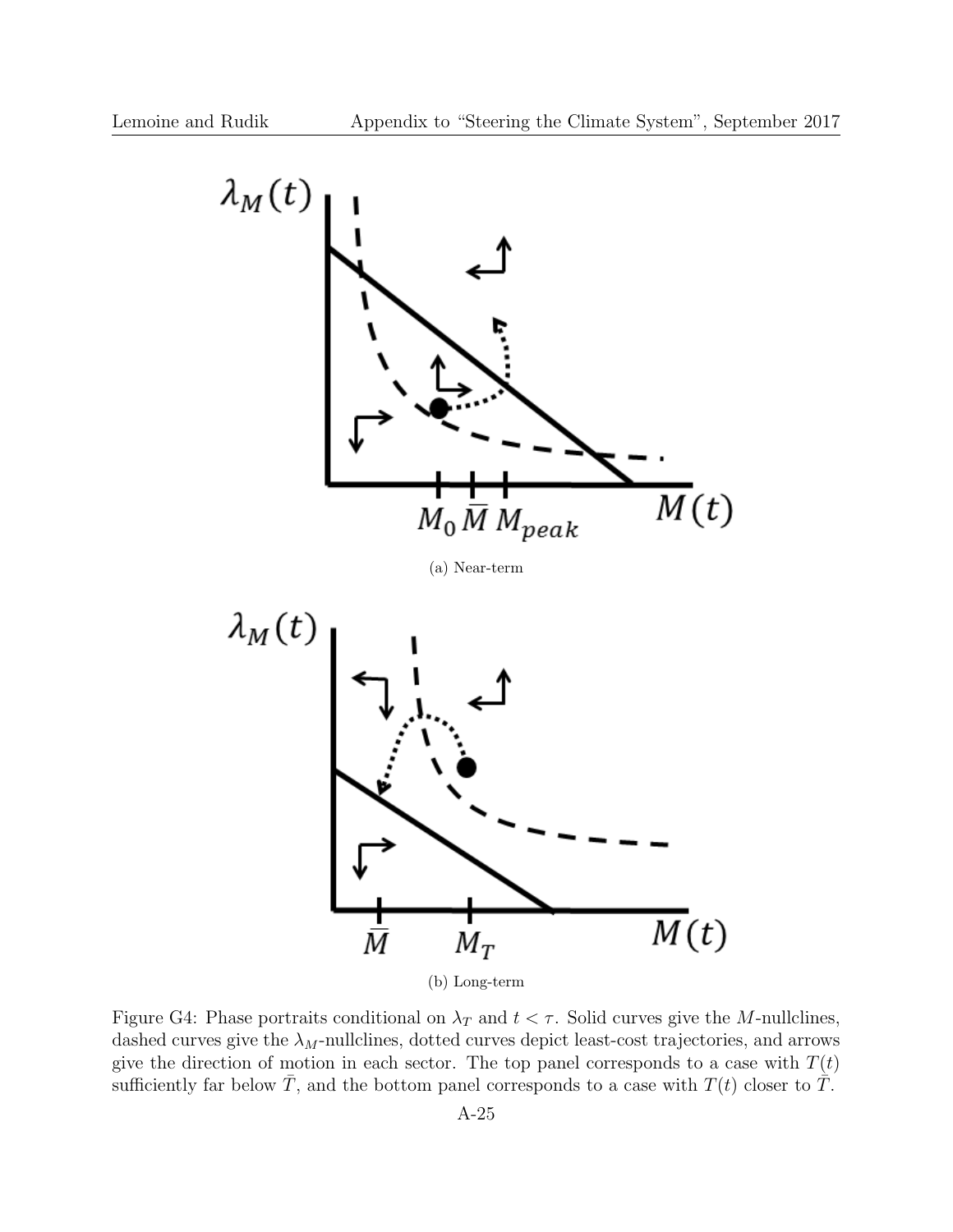each panel depicts, from equation (5), the  $\lambda_M$ -nullcline:

$$
\lambda_M(t)|_{\dot{\lambda}_M(t)=0} = \frac{\phi s}{r+\delta} F'(M(t)) \lambda_T(t) = e^{(r+\phi)(t-t_0)} \frac{\phi s}{r+\delta} F'(M(t)) \lambda_T(t_0).
$$

At these combinations of  $CO<sub>2</sub>$  and abatement, a least-cost trajectory holds abatement constant. The nullcline's convexity arises from using the scientific result that  $F''(M(t)) < 0$ , and the nullcline shifts out as the shadow cost of temperature increases. The arrows describe the direction of motion in each sector. They follow from recognizing that

$$
\frac{\partial \dot{M}(t)}{\partial \lambda_M(t)} < 0 \text{ and } \frac{\partial \dot{\lambda}_M(t)}{\partial M(t)} > 0,
$$

where we again use  $F''(M(t)) < 0$ . In sectors above (below) the M-nullcline, the direction of motion is to the left (right). In sectors to the right (left) of the  $\lambda_M$ -nullcline, the direction of motion is upward (downward).

The top panel depicts a case in which the nullclines intersect: business-as-usual emissions are sufficiently great that the  $M$ -nullcline is pushed out, and temperature is sufficiently far below T that its shadow cost is low and the  $\lambda_M$ -nullcline is pushed in. This case corresponds to the present day for a sufficiently lax temperature target. The point  $M_0$  depicts a typical starting point, and  $\bar{M} > M_0$  indicates the steady-state level of CO<sub>2</sub> corresponding to  $\bar{T}$ . The optimal emission price begins by following the dotted curve. It starts at a relatively low level in the space between the two nullclines, and it increases along with  $CO<sub>2</sub>$ . It eventually crosses the M-nullcline at  $M_{peak}$ , at which point  $CO<sub>2</sub>$  begins to fall even as abatement continues increasing. This crossing illustrates how the least-cost  $CO<sub>2</sub>$  trajectory temporarily overshoots the terminal level  $M$ .

As time passes, the shadow cost of temperature increases and the  $\lambda_M$ -nullcline shifts out.<sup>19</sup> Eventually we reach a situation such as the bottom panel, where the two nullclines no longer intersect. This corresponds to a world like that in the next century, once temperatures are closer to the chosen limit and once technological change has potentially lowered businessas-usual emissions. It also corresponds to the present world under a sufficiently stringent temperature target. In this panel,  $CO<sub>2</sub>$  has already peaked. The story from the last panel finished at a point such as  $M_T$ , where we pick up in this panel. As already noted, abatement is increasing and  $CO<sub>2</sub>$  is decreasing. The terminal condition has the policymaker hitting the M-nullcline at M. As  $CO_2$  falls, the system crosses the  $\lambda_M$ -nullcline. At this point, abatement peaks. As the policymaker steers the system towards  $T$ , she decreases abatement towards the level compatible with steady-state  $M$ .

In sum, we have seen that the type of  $CO<sub>2</sub>$  trajectory depends on the stringency of the temperature limit. For a sufficiently lax limit, least-cost policy increases  $CO<sub>2</sub>$  past its terminal level, relying on the climate system's inertia to avoid crossing  $T$ . It then decreases  $CO<sub>2</sub>$ 

 $19$ And if business-as-usual emissions exogenously decrease, then the M-nullcline shifts in.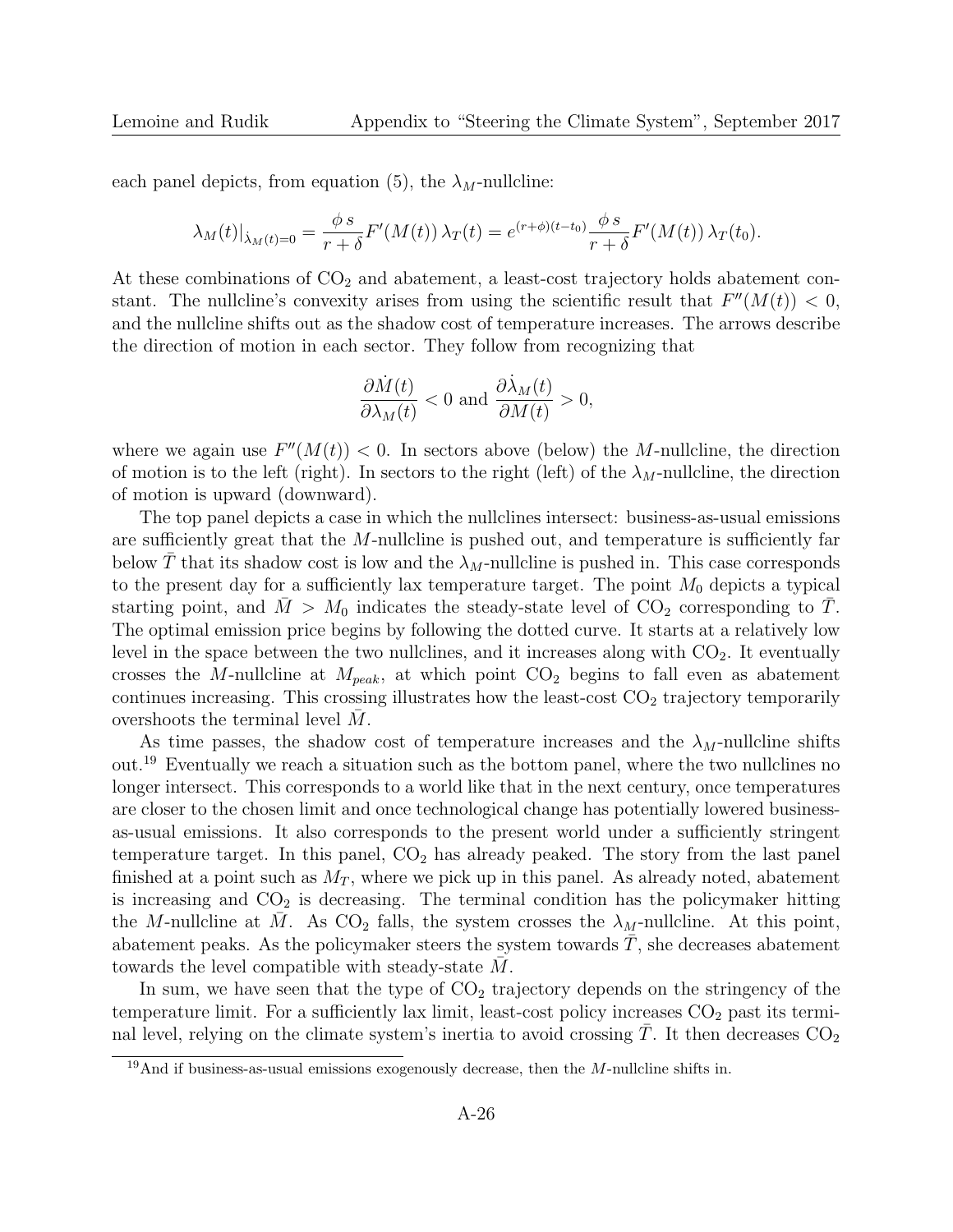back towards its terminal level, using both abatement and natural decay. For a sufficiently stringent target,  $CO<sub>2</sub>$  begins far enough past its terminal level that abatement policy immediately begins decreasing  $CO<sub>2</sub>$ . In either case, least-cost abatement policy generally increases before decreasing. This least-cost abatement trajectory looks quite different from the conventionally assumed, monotonically increasing Hotelling-like trajectory, and the least-cost  $CO<sub>2</sub>$ trajectory looks quite different from the  $CO<sub>2</sub>$  trajectory implied by capping concentrations at the terminal level  $M$ .

Finally, consider how the least-cost  $CO<sub>2</sub>$  trajectory changes with properties of the climate system. In the top panel, whether  $CO<sub>2</sub>$  initially increases or decreases depends on how  $M<sub>0</sub>$ corresponds to the gap between the nullclines. For sufficiently large  $M_0$ , abatement begins at a sufficiently high level to decrease  $CO_2$ . This case is more likely the larger are  $\phi$ , s,  $F'(M(t))$ , and  $\lambda_T(t_0)$ . For a given temperature, larger  $\phi$  (i.e., lower inertia) increases the speed with which warming responds to any  $CO<sub>2</sub>$  in excess of  $\overline{M}$ . Larger s and  $F'(M(t))$ increase the effect of  $CO<sub>2</sub>$  on temperature, which decreases M and so increases the degree to which  $M_0$  is overshooting M. Finally, greater  $\lambda_T(t_0)$  corresponds to a more stringent temperature target, which also decreases M and increases the degree of overshoot from  $M_0$ .

# H Least-cost geoengineering trajectory

The only way to achieve a  $CO<sub>2</sub>$  target is to reduce emissions or, perhaps, to suck  $CO<sub>2</sub>$  directly out of the atmosphere, but a temperature target could be achieved by directly reducing forcing. Geoengineering methods for reducing forcing typically involve "solar radiation management": if we reflect incoming solar radiation by injecting particles into the atmosphere, by placing mirrors in space, or by brightening the tops of clouds, then we can reduce forcing without reducing greenhouse gases. These methods are drawing increasing attention because they are potentially cheap but also potentially full of surprises and side-effects (Keith, 2000; Shepherd, 2012; Caldeira et al., 2013).

We here extend the theoretical setting by allowing for a geoengineering control in the form of solar radiation management. The time t level of the control is  $G(t) \geq 0$ , and the cost of exercising the control is a strictly increasing, convex function  $D(G)$ , where  $D(0) = 0$ . The geoengineering control reduces contemporaneous forcing, which changes the temperature transition to

$$
\dot{T}(t) = \phi \left[ s \left\{ F(M(t)) - G(t) \right\} - T(t) \right]. \tag{H-18}
$$

The policymaker's objective is to select abatement and geoengineering trajectories in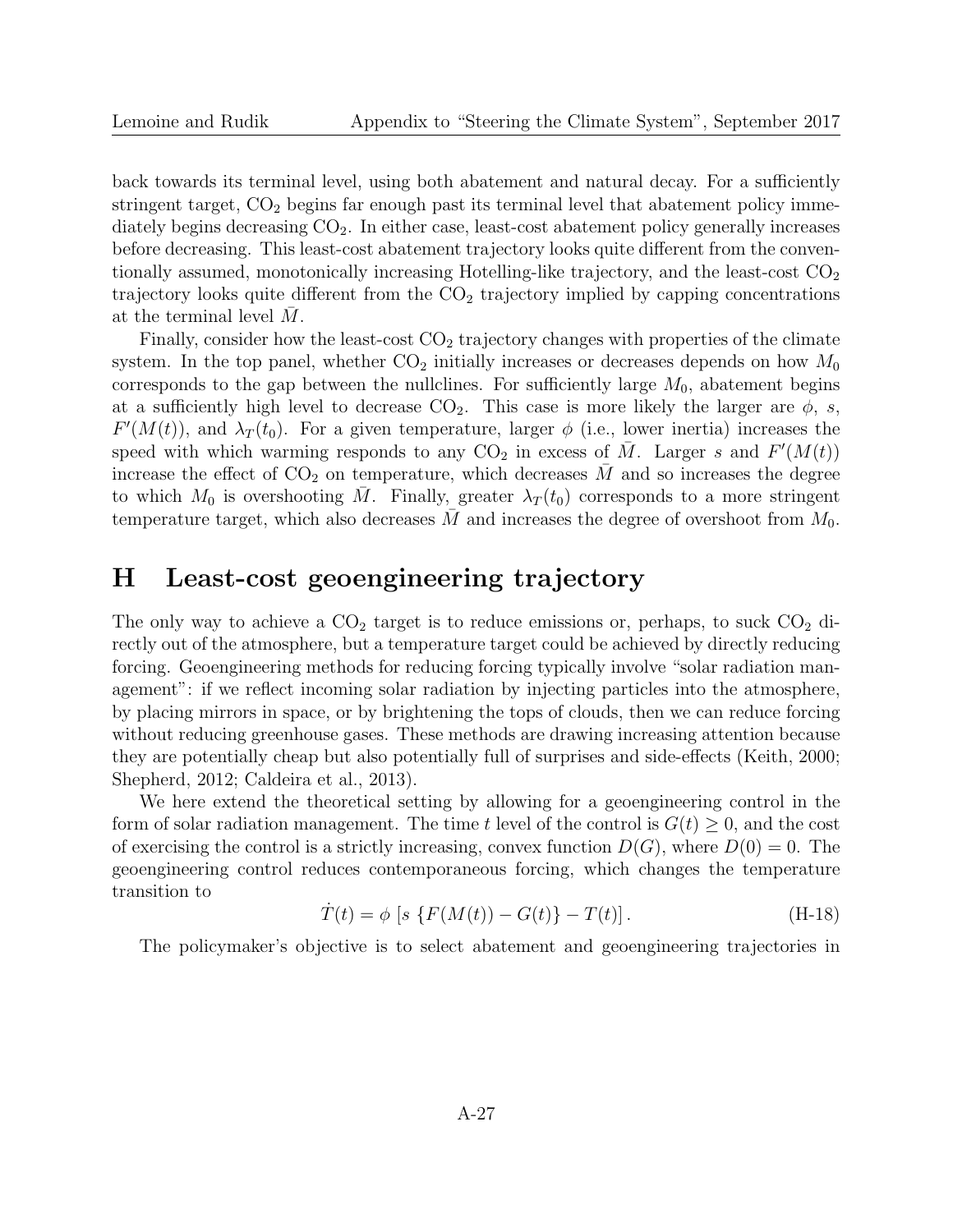order to minimize the present cost of maintaining temperature weakly below  $\overline{T}$ :

$$
V(M(t_0), T(t_0), t_0) = \min_{A(t), G(t)} \int_{t_0}^{\infty} e^{-r(t-t_0)} [C(A(t)) + D(G(t))] dt
$$
  
subject to equations (1) and (H-18),  

$$
T(t) \leq \bar{T},
$$

$$
A(t) \geq 0,
$$

$$
G(t) \geq 0,
$$

$$
M(t_0) = M_0, T(t_0) = T_0.
$$

The current-value Hamiltonian becomes:

$$
H(M(t), T(t), A(t), G(t), \lambda_M(t), \lambda_T(t)) = C(A(t)) + D(G(t)) + \lambda_M(t) [E - A(t) - \delta (M(t) - M_{pre})] + \lambda_T(t) \phi [s \{F(M(t)) - G(t)\} - T(t)].
$$

The necessary conditions are unchanged, except that the new temperature transition equation must be obeyed and there is now an additional condition:

$$
D'(G(t)) = \lambda_T(t) \phi s - \nu(t) \phi^2 s.
$$

For times  $t < \tau$ , we have  $\nu(t) = 0$ . Therefore, for  $t < \tau$ , the marginal cost of geoengineering along a least-cost path increases with the shadow cost of temperature, which we have seen increases exponentially at rate  $r + \phi$ . Intuitively, the goengineering control directly affects temperature, so an efficient policy pathway equates its marginal cost to the shadow cost of temperature. And we have already seen that the shadow cost of temperature grows at rate  $r + \phi$ , reflecting both the time benefit and the inertial benefit of delaying a unit of warming.

### References from the Appendix

- Caldeira, Ken, Govindasamy Bala, and Long Cao (2013) "The science of geoengineering," Annual Review of Earth and Planetary Sciences, Vol. 41, No. 1, pp. 231–256.
- Caputo, Michael R. (2005) Foundations of Dynamic Economic Analysis: Optimal Control Theory and Applications: Cambridge University Press.
- Golosov, Mikhail, John Hassler, Per Krusell, and Aleh Tsyvinski (2014) "Optimal taxes on fossil fuel in general equilibrium," Econometrica, Vol. 82, No. 1, pp. 41–88.
- Hartl, Richard F., Suresh P. Sethi, and Raymond G. Vickson (1995) "A survey of the maximum principles for optimal control problems with state constraints," SIAM Review, Vol. 37, No. 2, pp. 181–218.